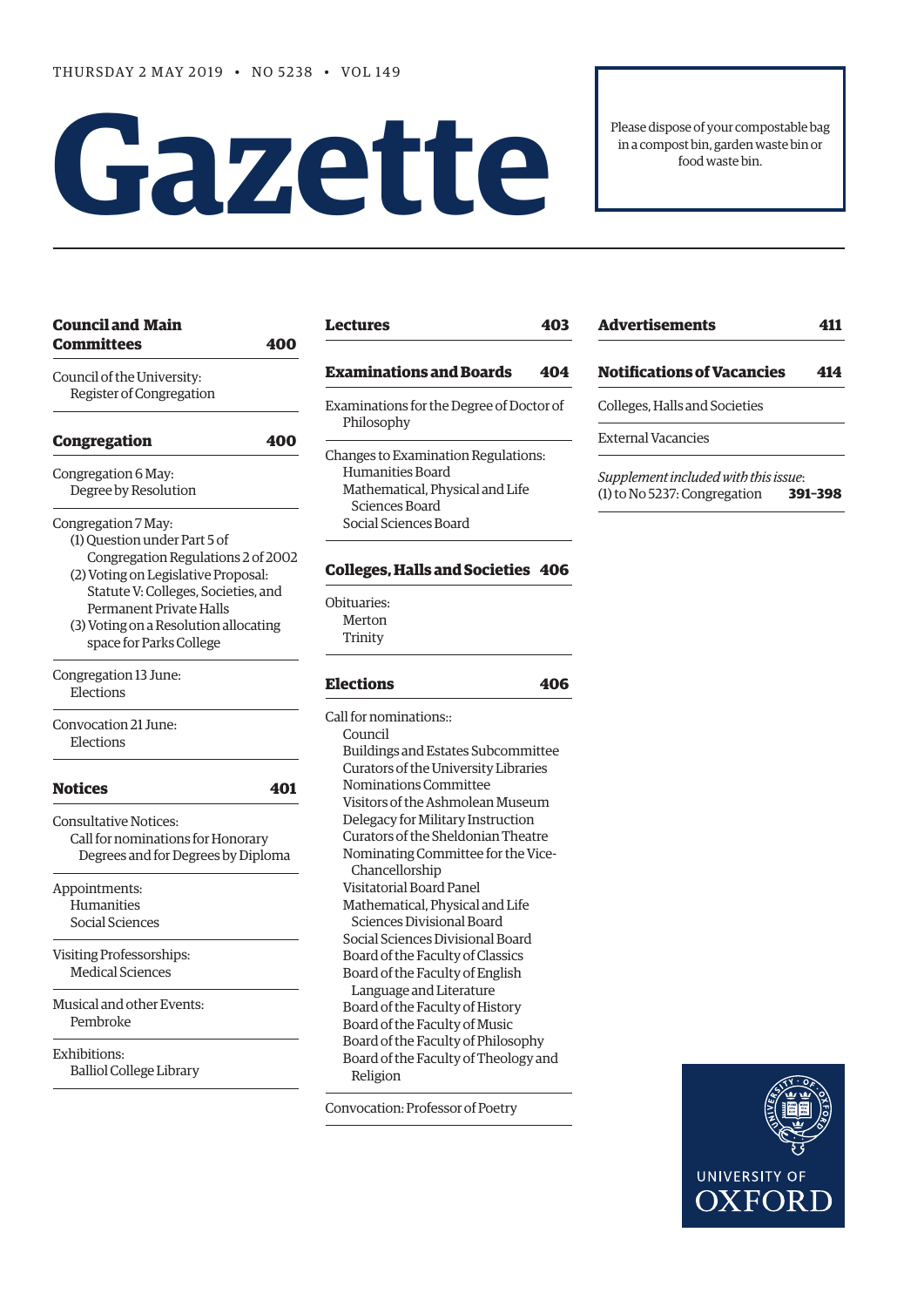## <span id="page-1-0"></span>Council and Main Committees

## Congregation

#### **Council of the University**

#### **Register of Congregation**

The Vice-Chancellor reports that the following names have been added to the Register of Congregation:

Abdou, A M A, Faculty of Oriental Studies Ahearn-Ligham, A, Green Templeton Barendse, S, Nuffield Bell, K M, Linacre Botsman, R, St Edmund Hall Bowkett, D, Pembroke Crump, N T, Worcester Darnbrough, J E, St Edmund Hall Dawes, J, Faculty of Clinical Medicine Falato, G, Faculty of Oriental Studies Foulkes-Williams, C A, University Safety **Office** Franklin, A, Bodleian Library Gibbs, L J, Mathematical, Physical and Life Sciences Divisional Office Haggarty, D, Centre for Tropical Medicine and Global Health Haj Omar, H, Faculty of Oriental Studies Herrmann, S, Faculty of Philosophy Hudson, L J, St Catherine's Hughes, G, Green Templeton Kaur, G, St Catherine's Knapp, D J H F, Faculty of Physiological Sciences McRae, L M, St John's Mann, E H, Brasenose Muggeridge, I G P, Undergraduate Admissions and Outreach Office O'Connor, D, St Catherine's Oliver, L J, IT Services Pilditch, T D, School of Geography and the Environment Pouwels, K B, Nuffield Department of Population Health Pumphrey, J C, Nuffield Department of Clinical Neurosciences Rao, S, Faculty of Clinical Medicine Redchenko, I, Faculty of Physiological Sciences Rose, A M, Faculty of Clinical Medicine Rossi, B D, New College Rourke, D M C, Faculty of Clinical Medicine Roy, N B A, St John's Simon, J N, Radcliffe Department of Medicine (Strategic)

Sinnett, K J, Faculty of Clinical Medicine Spundak, M, Saïd Business School Tilney, K, Faculty of Clinical Medicine Wagstaffe, S J, Medical Sciences Divisional Office Wedding, L M, Worcester

#### **Divisional and Faculty Boards**

For changes in regulations for examinations see '[Examinations and Boards'](#page-6-0) below.

**Congregation** 6 May

**Degree by Resolution**

*This content has been removed as it contains personal information protected under the Data Protection Act.*

#### **Congregation** 7 May

#### **(1) Question under Part 5 of Congregation Regulations 2 of 2002**

**(2) Voting on Legislative Proposal: Statute V: Colleges, Societies, and Permanent Private Halls**

#### **(3) Voting on a Resolution allocating space for Parks College**

A meeting will be held at 2pm on 7 May in the Sheldonian Theatre for the reading of the reply to the question made under Part 5 of Congregation Regulations 2 of 2002 at (1) above, and to put formally the legislative proposal at (2) and the resolution at (3) above to Congregation.

Please see [Supplement \(1\) to No 5237,](https://gazette.web.ox.ac.uk/sites/default/files/gazette/documents/media/congregation_-_1_to_no_5237.pdf)  included in this issue of the *Gazette*, for the full text of the question and reply, the legislative proposal and the resolution. Practical arrangements for the meeting on 7 May are also published in the supplement.

#### **Congregation** 13 June

**Elections**

COUNCIL.

COMMITTEES REPORTING TO COUNCIL Buildings and Estates Subcommittee Curators of the University Libraries

Nominations Committee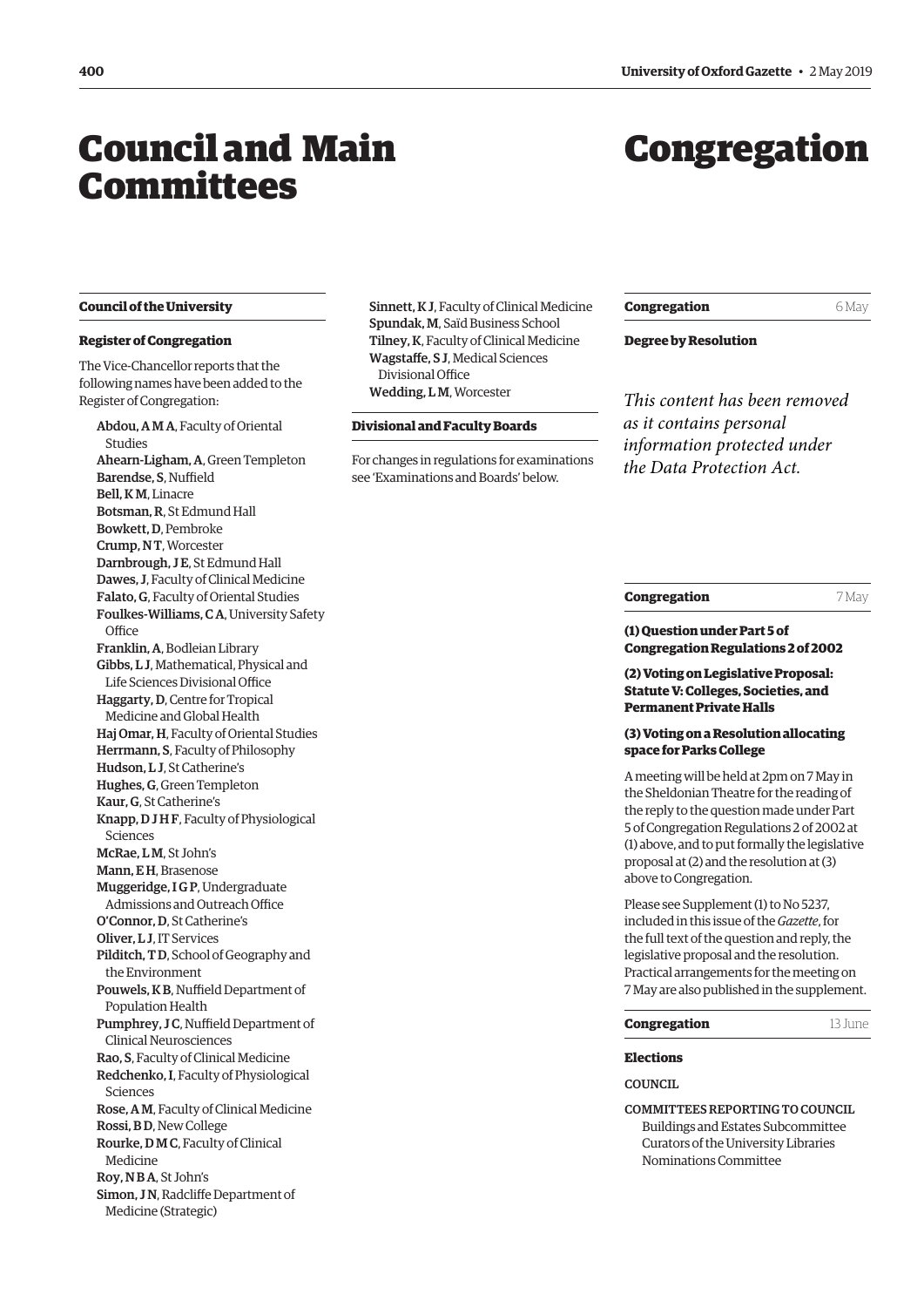## Notices

#### <span id="page-2-0"></span>OTHER COMMITTEES AND UNIVERSITY BODIES

Visitors of the Ashmolean Museum Delegacy for Military Instruction Curators of the Sheldonian Theatre Nominating Committee for the Vice-Chancellorship Visitatorial Board Panel

#### DIVISIONAL BOARDS

Mathematical, Physical and Life Sciences Board Social Sciences Divisional Board

#### FACULTY BOARDS

Board of the Faculty of Classics Board of the Faculty of English Language and Literature Board of the Faculty of History Board of the Faculty of Music Board of the Faculty of Philosophy Board of the Faculty of Theology and Religion

Details are in the '[Elections](#page-7-0)' section below.

**Convocation** 21 June

#### **Elections**

#### PROFESSOR OF POETRY

Details are in ['Elections'](#page-10-0) section below.

#### **Note on procedures in Congregation**

¶ Business in Congregation is conducted in accordance with Congregation Regulations 2 of 2002 [\(www.admin.ox.ac.uk/statutes/](http://www.admin.ox.ac.uk/statutes/regulations/529-122.shtml).) [regulations/529-122.shtml\).](http://www.admin.ox.ac.uk/statutes/regulations/529-122.shtml).) A printout of these regulations, or of any statute or other regulations, is available from the Council Secretariat on request. A member of Congregation seeking advice on questions relating to its procedures, other than elections, should contact Dr N Berry at the University Offices, Wellington Square (telephone: (2)80199; email: [nigel.berry@](mailto:nigel.berry@admin.ox.ac.uk) [admin.ox.ac.uk\)](mailto:nigel.berry@admin.ox.ac.uk); questions relating to elections should be directed to the Elections Officer, Ms S L S Mulvihill (telephone: (2)80463; email: [elections.office@admin.](mailto:elections.office@admin.ox.ac.uk) [ox.ac.uk\)](mailto:elections.office@admin.ox.ac.uk).

#### **Consultative Notices**

#### **Call for nominations for Honorary Degrees and for Degrees by Diploma**

Honorary degrees are conferred annually at Encaenia. Degrees by diploma are conferred on heads of state and royalty. Members of Congregation are encouraged to nominate individuals on whom such degrees might be conferred. Nominations are welcome all year round – the deadline for nominations to be considered for Encaenia 2020 is **3 May**.

The Honorary Degrees Committee is charged with considering nominations received, consulting Council and making recommendations to Congregation. The Committee appreciates the time taken by members of Congregation to bring names to its attention. It will be re-considering names brought to it in the last three years and hopes to receive a wide and diverse selection of new names to add to those.

When considering possible honorands, the committee will focus on individuals in the following categories:

**1** those of high academic distinction in the fields of research and scholarship of specific interest to the University of Oxford

**2** those distinguished in the visual, literary, musical and performing arts

**3** those distinguished in business and industry

**4** those who have played a distinguished role in public life, for example in contributing to progress and change in society

**5** those who have made a significant contribution to the activities of the University of Oxford – such individuals would normally also fall into one of the categories above.

Within the categories above the committee will aim to produce a balanced and diverse list, which takes account of the global dimension that characterises this University's activities.

It has adopted a target that half of the final list of names proposed to Congregation for the conferment of honorary degrees will be women and/or minorities. Members of Congregation are therefore encouraged to nominate individuals of conspicuous distinction with particular reference to diversity.

Honorary degrees will not be conferred on anyone who holds, or who has retired from, a resident teaching, research or administrative post within the University or in any college or other society, except in exceptional circumstances such as distinguished service outside the terms of his or her paid service. In these circumstances, a proposal for an honorary MA may be put forward.

Nominations for honorary degrees and for degrees by diploma should be submitted on the approved application form, which requires the name of the nominee and a short supporting paragraph. Further information and copies of the form are available at [www1.admin.ox.ac.uk/](http://www1.admin.ox.ac.uk/councilsec/governance/committees/hondegs) [councilsec/governance/committees/](http://www1.admin.ox.ac.uk/councilsec/governance/committees/hondegs) [hondegs](http://www1.admin.ox.ac.uk/councilsec/governance/committees/hondegs) (single sign-on required) or from the Secretary to the Honorary Degrees Committee [\(sarah.cowburn@admin.ox.ac.](mailto:sarah.cowburn@admin.ox.ac.uk) [uk,](mailto:(sarah.cowburn@admin.ox.ac.uk) (2)70193). The completed form should be returned to the Secretary by email under 'Strictly Confidential' cover.

While informal soundings within the University will often be desirable, every effort should be made to ensure that publicity is not at any stage given to any specific proposal for the conferral of an honorary degree. All nominations will be considered in strict confidence by the committee. The committee will report to Council and a list of honorands for Encaenia 2020 will be put to Congregation in due course.

The names of people on whom degrees by diploma and honorary degrees have recently been conferred are published in the University Calendar and on the aforementioned website.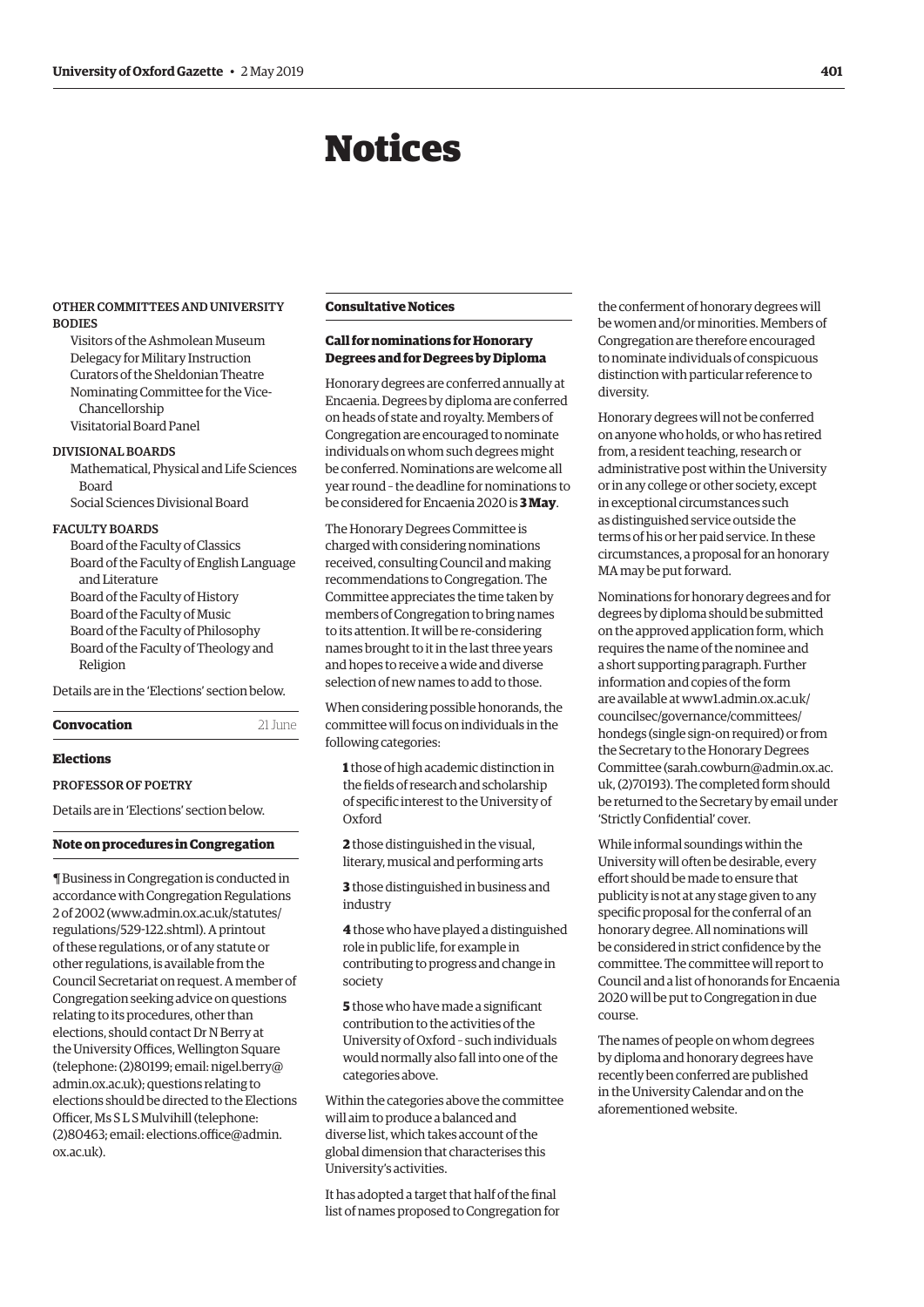<span id="page-3-0"></span>The honorands at Encaenia 2019 will be:

Professor Daniel Kahneman Professor Sir Simon Wessely Professor Andrea Ghez Professor Shafrira Goldwasser Dr Cyrus Poonawalla Ustad Rahat Fateh Ali Khan Yo-Yo Ma Professor Jennifer Doudna

#### **Appointments**

#### **Humanities**

With the approval of the Humanities Board, the following appointments and reappointments have been made.

#### APPOINTMENTS

Tushar Vasudev Menon, BSc Bangalore, MSc KCL, MSt Oxf, Departmental Lecturer in Philosophy of Science, Faculty of Philosophy, from 1 January 2019 to 30 September 2020

Jean Christopher Mittelstaedt, BA Peking, MA Paris, Departmental Lecturer in Modern Chinese Studies, Faculty of Oriental Studies, from 9 January 2019 to 8 January 2024

Nikolaos Papazarkadas, BA Athens, DPhil Oxf, Associate Professor of Ancient History (Greek), Faculty of Classics, and Fellow of Corpus Christi, from 7 January 2019 to 6 January 2024

Robert Ballantyne Watt, BA BPhil DPhil Oxf, Departmental Lecturer in the History of Philosophy, Faculty of Philosophy, from 7 January 2019 to 30 September 2020

#### REAPPOINTMENTS

David William Dwan, BA Oxf, MA PhD Lond, Associate Professor of 19th- and 20th-century Irish Literature, Faculty of English, and Fellow of Hertford, from 1 October 2019 to retirement

Jennifer Lindsay Guest, BA Yale, MA MPhil PhD Columbia, MA Waseda, Associate Professor of Japanese, Faculty of Oriental Studies, and Fellow of Queen's, from 1 September 2019 to retirement

Justin Rhys Jones, BA MPhil PhD Camb, MA Oxf, Associate Professor of the Study of Religion, Faculty of Theology and Religion, and Fellow of Pembroke, from 1 April 2019 to retirement

Marina MacKay, MA St And, PhD East Ang, Associate Professor of 20th–21stcentury English Literature, Faculty of English, and Fellow of St Peter's, from 1 October 2019 to retirement

Sahba Shayani, BA MA UCLA, Instructor in Persian, Faculty of Oriental Studies, from 14 September 2019 to retirement

#### **Social Sciences**

#### PROFESSORSHIP OF INTELLECTUAL PROPERTY AND INFORMATION TECHNOLOGY LAW

Robert Geoffrey Burrell, LLB KCL, LLM Lond, PhD Griffith, Professor of Law, Sheffield, and Professor of Law, Melbourne, has been appointed to the Professorship of Intellectual Property and Information Technology Law in the Law Faculty with effect from 14 October 2019. Professor Burrell will be a fellow of St Peter's.

#### **Visiting Professorships**

#### **Medical Sciences**

Professor Mukesh Jain, MD, title of Visiting Professor of Rare Disease Therapies from 1 March 2019 to 28 February 2024

Professor Mark McCarthy, MB BChir, MA, title of Visiting Professor of Diabetic Medicine for a period of 3 years from 10 June 2019

#### **Musical and other Events**

#### **Pembroke**

#### PEMBROKE COLLEGE MUSIC SOCIETY

The following recitals take place at 1.10pm on Tuesdays in the Pichette Auditorium, except where noted. Free; all welcome.

*7 May, college chapel*: Millie Cant, mezzosoprano, Sam Hopkins, double bass, Guy Newbury, piano: Dittersdorf, Mozart, Schumann, Fauré, Berkeley

#### *14 May*: Ken-Ee Choong, piano

*21 May*: Students from Godolphin and Latymer School

*28 May*: Henry Chandler, violin, Guy Newbury, piano: Beethoven, Schubert

*4 Jun*: Sydney Gagliano, viola, Guy Newbury, piano: JS Bach, Hoffmeister, Rebecca Clarke, Amanda Harberg

*7.30pm, Wed, 5 Jun*: Celebrity Recital: April Fredrick, soprano, William Vann, piano: In Memoriam: Alan Charlton's *The Cloud* and songs by John Joubert

*11 Jun*: Molly Goldstone, tenor saxophone: Paul Creston, Phil Woods, Glazunov

*18 Jun*: Danae Eleni, soprano

#### **Exhibitions**

#### **Balliol College Library**

Balliol in Europe, Europe in Balliol: exploring a complex relationship through the college's special collections, at Balliol Historic Collection Centre, St Cross Church, St Cross Road. Open 11–4pm on 6 May, 9 May and 20 Jul; 3–7pm on 12 Jun and 16 Aug. Other times by appointment: [library@balliol.ox.ac.uk. Fr](mailto:library@balliol.ox.ac.uk)ee and family friendly.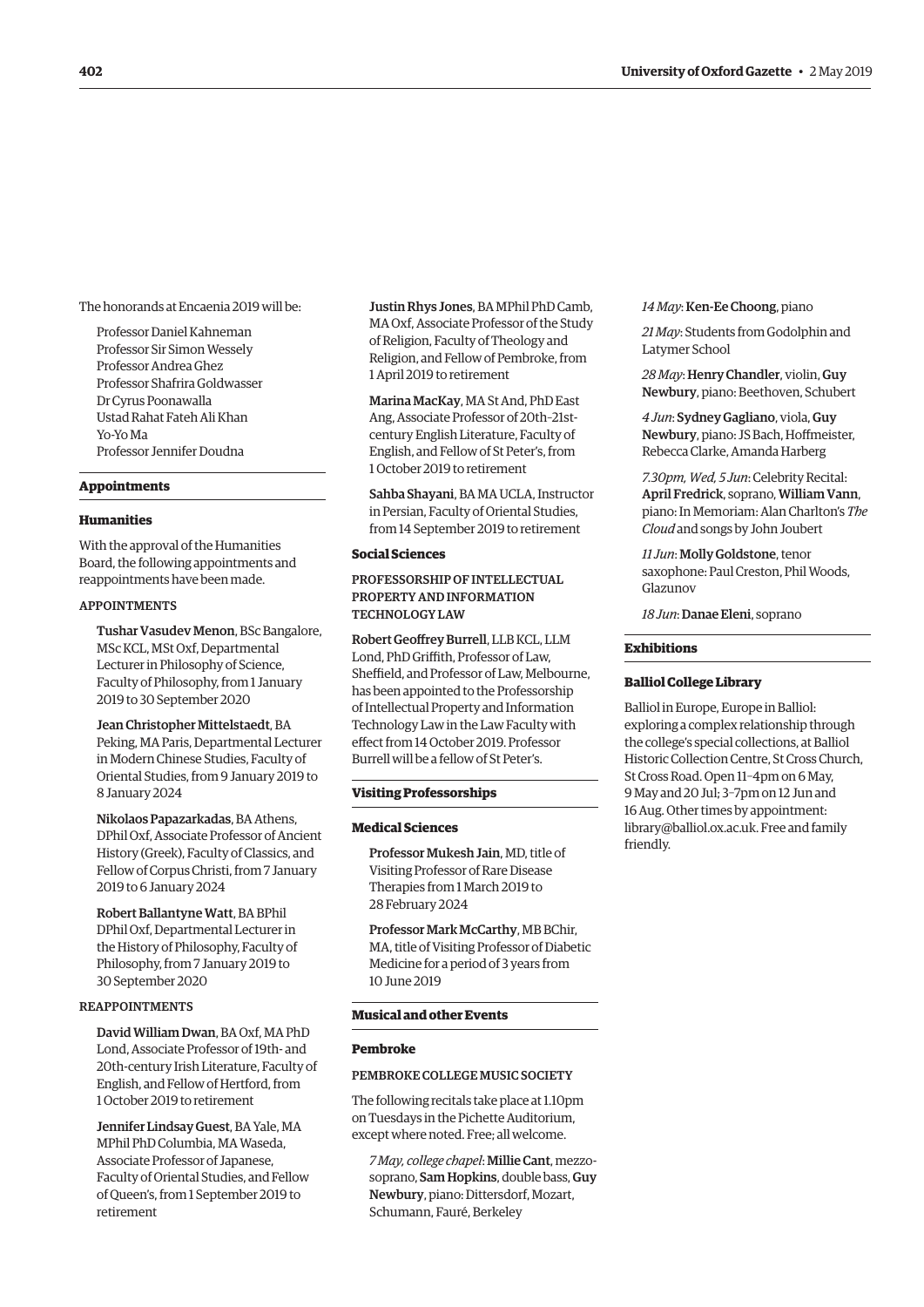## <span id="page-4-0"></span>Lectures

#### **Humanities**

#### **Faculties of English, Modern Languages and Theology**

A study day will be held 9.30am–5.30pm on 17 May in the Maison Française. With the participation of Sir Michael Edwards, Académie Française. Keynote speaker: Professor David Jasper, Glasgow. More [information: www.mfo.cnrs.fr/calendar/one](http://www.mfo.cnrs.fr/calendar/one-day-conference-michael-edwards-bible-et-poesie)day-conference-michael-edwards-bible-et[poesie.](http://www.mfo.cnrs.fr/calendar/one-day-conference-michael-edwards-bible-et-poesie) Registration free, but required: [toby.](mailto:toby.garfitt@magd.ox.ac.uk) [garfitt@magd.ox.ac.uk](mailto:toby.garfitt@magd.ox.ac.uk). Conveners: Toby Garfitt; Brian Sudlow, Aston

*Subject*: 'A vigilant wonder: Michael Edwards, poetry and the Bible'

#### **Faculty of Oriental Studies**

Dr Arin Salamah-Qudsi, Haifa, will lecture at 5pm on 7 May in Lecture Room 1, Oriental Institute.

*Subject*: 'Challenging the ideal of solidarity: controversies and conflicts among early Sufis'

#### **Mathematical, Physical and Life Sciences**

#### **Department of Chemistry**

PHYSICAL AND THEORETICAL CHEMISTRY LABORATORY: SOFT MATTER, BIOMATERIALS AND INTERFACES SEMINARS

The following seminars will be given at 3pm on Tuesdays in the JSR room, PTCL. All welcome. Conveners: Dr R P A Dullens, Professor J M Yeomans

Professor Margarida Telo Da Gama, Lisbon *7 May*: 'Self-assembly of patchy colloidal particles: from 2 to 3 dimensions'

Professor Patrick Davidson, CNRS, Paris-Sud

*14 May*: 'Liquid-crystalline phases of colloidal suspensions of mineral nanosheets'

Professor Daniel Riveline, Strasbourg *21 May*: 'Self-organisation in living matter: from cytokinesis and cell motility to morphogenesis'

Dr Daniel Stopper, Tübingen *28 May*: 'The statistical physics of fluids with competing interactions'

Professor Tapio Ala-Nissila, Aalto and Loughborough

*11 Jun*: 'Theory of driven polymer translocation through nanopores'

Dr Berend van der Meer, Utrecht *18 Jun*: 'Defects in colloidal crystals of hard particles'

### **Institutes, Centres and Museums**

#### **Pitt Rivers**

#### LUNCHTIME LECTURES

The following lectures will take place at 1pm on Fridays in the Lecture Room, Pitt Rivers Museum.

Lucy Mayblin, Sheffield *3 May*: 'Asylum after Empire'

#### Elena Isayev, Exeter

*10 May*: 'On invisibility and agency of the displaced: between hospitality and asylum'

#### Maria Hagan, Cambridge

*17 May*: ' "Our shelter is in shreds": deterrence, destruction and dispossession at the post-camp Calais border'

*24 May*: Book launch and panel discussion: *Lande: the Calais "Jungle" and Beyond*

#### ASTOR VISITING LECTURE IN VISUAL CULTURE.

Professor Nick Mirzoeff, NYU, will deliver the Astor Visiting Lectures in Visual Culture at 5pm on Tuesday, 21 May, in Lecture Room 23, Balliol, and Wednesday, 22 May, in the West Wing Lecture Room, St Cross (followed by drinks reception). *Subject*: 'Whiteness and the crisis'

#### **Colleges, Halls and Societies**

#### **St Antony's**

#### MIDDLE EAST CENTRE SEMINARS

The following events will take place at 5pm on Fridays in the Investcorp Lecture Theatre, unless otherwise noted.

#### Ahmed Al-Shahi, Sara Abdelgalil, Sudan

Doctors' Union UK, and Richard Barltrop *3 May*: 'Reflections on recent events in the Republic of Sudan' (joint event with the Sudanese Programme)

#### Benny Morris and Dror Zeevi

*Mon, 6 May*: 'The Thirty Year Genocide – Turkey's destruction of its Christian minorities, 1894–1924'

Yael Zerubavel, Professor Emerita, Rutgers *10 May*: 'Desert in the Promised Land: the politics and semiotics of space in Israeli culture' (joint event with Oxford School for Global and Area Studies)

#### *Elahé Omidyar Mir-Djalali Lecture* Ervand Abrahamian

*31 May*: 'The 1953 roots of 1979' (in association with Elahé Omidyar Mir-Djalali, Roshan Cultural Heritage Institute)

*George Antonius Memorial Lecture* Saeb Erekat, Palestine Liberation Organization Negotiation Affairs Department

*Thurs, 20 Jun*: tbc

#### WOMEN'S RIGHTS RESEARCH SEMINARS

The following seminars will take place at 2pm on Wednesdays in the Board Room, Kirdar Building. Conveners: Nazila Ghanea, Soraya Tremayne

#### Behnaz Hosseini, Vienna

*15 May*: 'Trafficking and slavery under ISIS: trauma and rehabilitation of Yezidi female survivors'

#### Tomoko Yamagishi

*5 Jun*: 'Women's football and futsal in Iran – their challenges and struggles'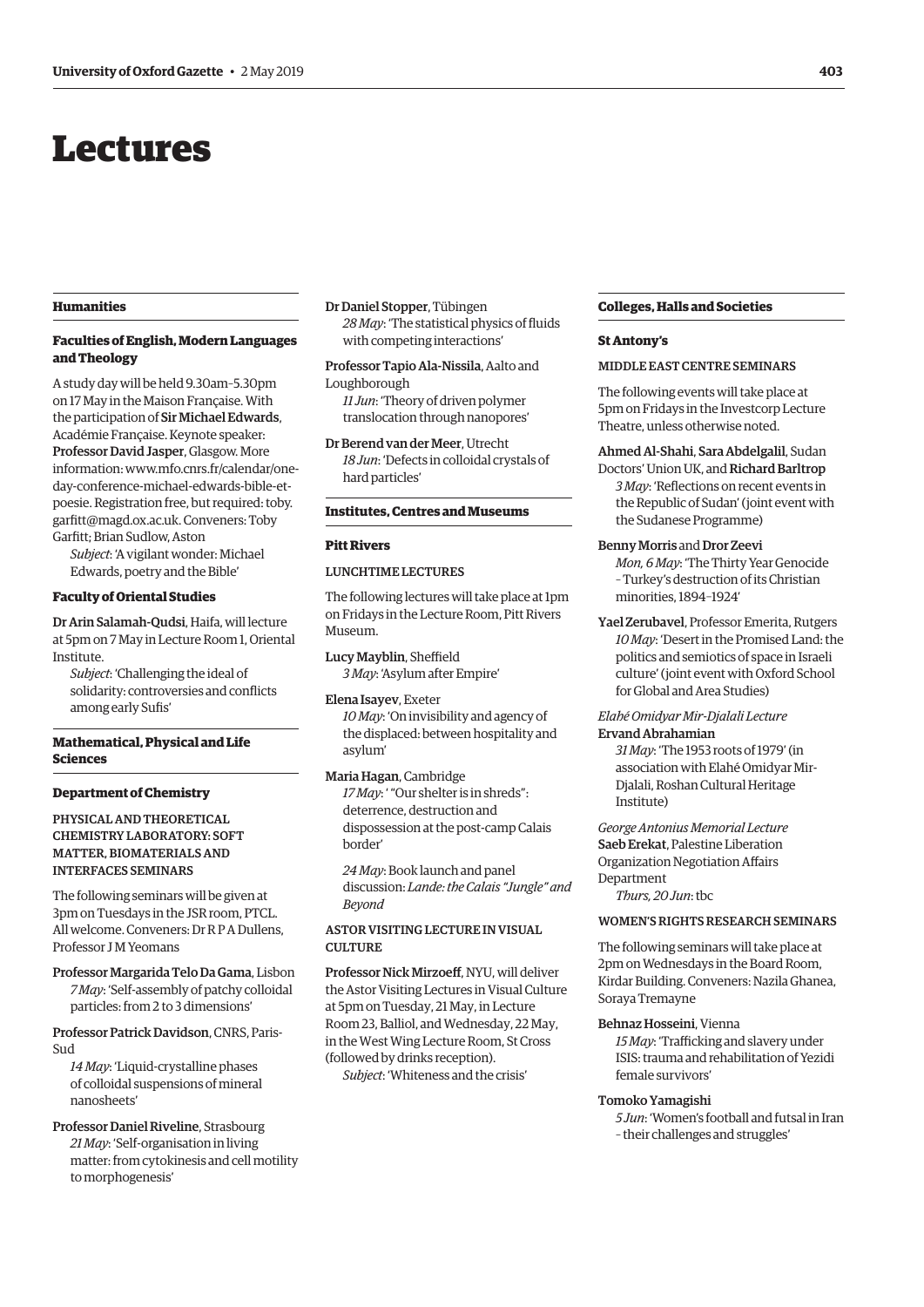# <span id="page-5-0"></span>Examinations and Boards

**Examinations for the Degree of Doctor of Philosophy**

*This content has been removed as it contains personal information protected under the Data Protection Act.*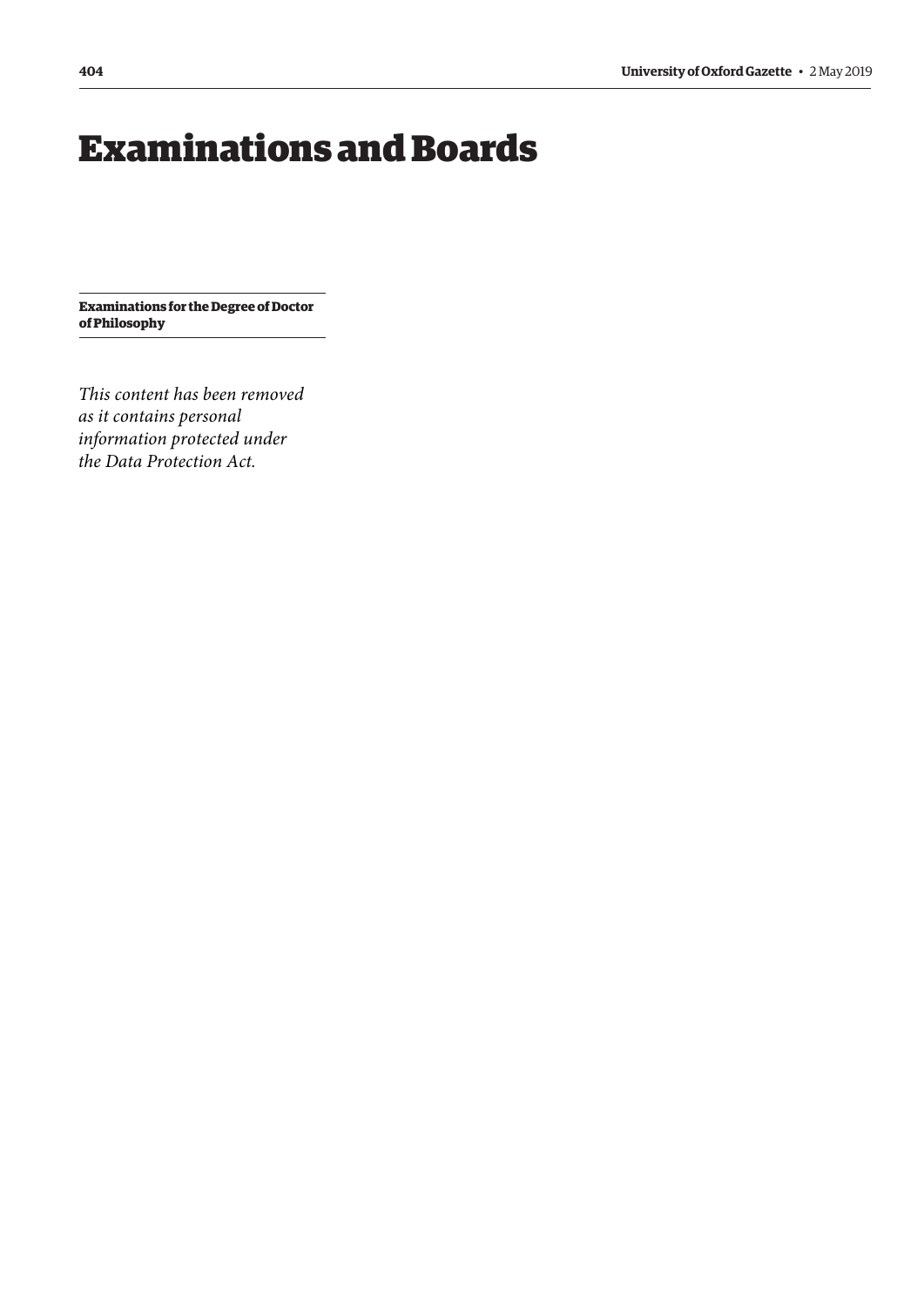<span id="page-6-0"></span>*This content has been removed as it contains personal information protected under the Data Protection Act.*

#### **Changes to Examination Regulations**

For the complete text of each regulation listed below and a listing of all changes to regulations for this year to date, please see [https://gazette.web.ox.ac.uk/examination](https://gazette/web.ox.ac.uk/examination-regulations-0)regulations-0.

#### **Humanities Board**

RESEARCH DEGREES IN CLASSICS revised word limits

MPHIL IN PHILOSOPHICAL THEOLOGY specifications concerning dissertation proposal

MPHIL IN THEOLOGY clarification regarding submission declaration and timing of oral examination

MST IN MUSIC correction of submission deadlines

FHS OF MODERN LANGUAGES addition to list of authors

FHS OF PHILOSOPHY AND THEOLOGY FHS OF RELIGION AND ORIENTAL **STUDIES I** FHS OF THEOLOGY AND ORIENTAL

STUDIES I

correction to list of available papers

FHS OF RELIGION AND ORIENTAL STUDIES II FHS OF THEOLOGY AND ORIENTAL STUDIES II introduction of paper restriction

#### **Mathematical, Physical and Life Sciences Board**

RESEARCH DEGREES IN MATHEMATICAL SCIENCES (COMPUTER SCIENCE, MATHEMATICS AND STATISTICS) minor amendment for Mathematics thesis length

#### **Social Sciences Board**

MSC IN COGNITIVE AND EVOLUTIONARY ANTHROPOLOGY (a) factual correction to remove requirement to submit three electronic copies of dissertation (b) amendment to remove reference to award of a Distinction as covered by

General Regulation

#### MSC IN CRIMINOLOGY AND CRIMINAL **JUSTICE**

(a) updates to Schedule (b) amendment to remove reference to award of a Distinction as covered by General Regulation

#### MSC IN REFUGEE AND FORCED MIGRATION STUDIES

(a) amendments to Paper I and Paper III to facilitate introduction of new core course in Borders and Forced Migration (b) amendment to method of assessment of the Research Design Essay (c) minor structural changes

#### FHS IN JURISPRUDENCE (COURSE 1)

FHS IN JURISPRUDENCE (COURSE 2) removal of requirement to submit physical copies of Jessup Moot memorials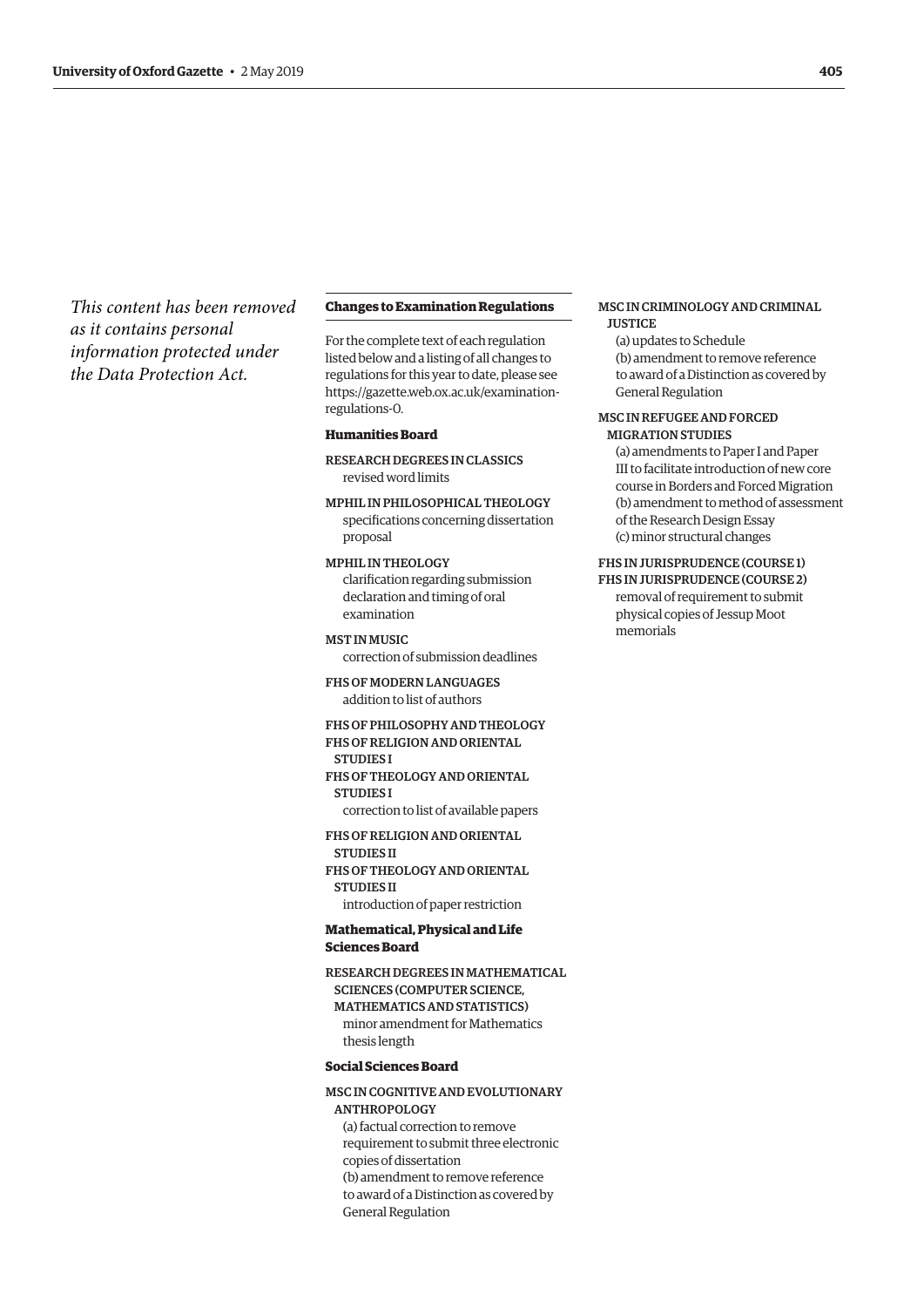# <span id="page-7-0"></span>Colleges, Halls and Societies Elections

#### **Obituaries**

#### **Merton**

- Dr George E Mann, 7 April 2019; 1945. Aged 96. Dr David Yates, 20 April 2019; 1956.
- Aged 85.

#### **Trinity**

- Charles Anthony Lewis Arnold, 17 December 2018; 1962. Aged 75. Frederick John Barrett, 9 January 2019; 1945. Aged 91.
- Edward Archibald Richard Bayly, 13 December 2017; 1944. Aged 95.
- Caryll Wreford Birkett, 15 August 2017; 1944, Sir Thomas Pope Fellow 2007–17. Aged 91.
- Peter George McCarthy Brown, 30 November 2018; Fellow and Tutor in Classics 1968–2011, Emeritus Fellow 2011–18. Aged 73.
- Robert Duncan Cameron, 1 October 2018; 1951. Aged 85.
- Justin James Cartwright, MBE, 3 December 2018; 1965, Honorary Fellow 2015–18. Aged 75.
- Stephen Mark Coombes, 23 February 2019; 1976. Aged 61.
- William Shirley Deverell, 8 December 2018; 1957. Aged 80.
- The Rt Hon the Lord Digby, 1 April 2018; 1942. Aged 93.
- David Francis Campbell Evans, 7 June 2018; 1953. Aged 83.
- Antony Gordon Fathers, 7 January 2019; 1950. Aged 87.
- Peter Fay, 12 January 2019; 1971. Aged  $65$
- Angus Mackenzie Fowler, 10 December 2017; 1964. Aged 71.
- John Fraser, 10 October 2018; 1952. Aged 84.
- Stephen Pandula Gawe, 18 July 2018; 1966. Aged 80.
- Daniel Martin Gould, December 2018; 1993. Aged 43.
- David Francis Gray, 3 October 2018; 1954. Aged 82.
- Sir John Bernard Hall, Bt, 29 August 2018; 1950. Aged 86.
- Henry L Henderson, 5 November 2018; 1974. Aged 66.
- John Charles Whitworth Hulse, 6 November 2018; 1950. Aged 89.

Jeremy Marc Josse, 2018; 1986. Aged 50. William Graham McDougall, 26 August 2018; 1951. Aged 90.

- Bruce David Ian McKenzie, 1 December 2018; 1945. Aged 91.
- Dominic Brian Luke Magee, 29 July 2018; 1993. Aged 44.
- David Francis Manning, 12 April 2019; 1954. Aged 83.
- Alexander John Sebastian Merriman, 21 June 2018; 1975. Aged 61.
- David Cedric Nelson, 2 February 2019; 1956. Aged 81.
- Michael Leslie Page, 15 June 2018; 1966. Aged 70.
- The Revd Charles Wilfrid Pakenham, 9 January 2018; 1937. Aged 99.
- Dr Julian Charles Pratt, 21 November 2018; 1966. Aged 70.
- Roger Melville Taunton Raikes, 27 August 2018; 1945. Aged 91.
- John Eden Ricketts, 5 February 2019; 1947. Aged 92.
- Lt Col Peter Allan Robinson, November 2018; 1965. Aged 74.
- Professor Sir John Shipley Rowlinson, 15 August 2018; 1944; Honorary Fellow 1992–2018, Trinity; Dr Lee's Professor of Chemistry and Fellow 1974–93 and Emeritus Fellow 1993–2018, Exeter. Aged 92.
- Clement Francis Alexander Salaman, 4 May 2018; 1953. Aged 85.

Murray Lee Sanderson, 4 August 2017; 1951. Aged 86.

- Thomas Robert McKie Sewell, 4 September 2018; 1946. Aged 97. Robert Norman Smith, 2018; 1972. Aged 64.
- The Revd Michael John Staines, 20 November 2018; 1949. Aged 90.
- Anthony Molesworth Stuart-Smith, 15 August 2018; 1946. Aged 90.
- Michael Humphrey Sturt, 19 September 2018; 1950. Aged 86.
- Anthony John van Ryneveld, 29 August 2018; 1946. Aged 92.
- John Michael Warden, 2 June 2018; 1963. Aged 76.
- Dr Timothy Wheeler, 25 December 2018; 1960. Aged 77.
- The Revd Canon Anthony William Williamson, OBE, DL, 12 February 2019; 1953. Aged 85.
- John Maxwell Woolley, MBE, TD, 4 October 2017; 1935. Aged 100.

#### **Elections** 13 June

Please note: in the lists below, the names listed are simply those of the persons currently in office, whose terms of office are now coming to a close (thereby prompting all the vacancies now advertised for election). When the start date is 'with immediate effect' two possible dates are indicated: if the election is uncontested, the candidate deemed elected will take up office as of the close of the nomination period (16 May); if the election is contested, the candidate elected will take up office following the close of the voting period (13 June).

#### **Call for nominations**

The nomination period for the elections below will close at **4pm on 16 May**.

#### **Council**

#### HUMANITIES AND SOCIAL SCIENCES

• One member of Congregation elected by Congregation from members of the faculties in the Divisions of Humanities and of Social Sciences to hold office from MT 2019 to MT 2023 (*vice* Dr K L Blackmon, Merton)

#### MATHEMATICAL, PHYSICAL AND LIFE SCIENCES AND MEDICAL SCIENCES

• One member of Congregation elected by Congregation from members of the faculties in the Divisions of Mathematical, Physical and Life Sciences and of Medical Sciences to hold office from MT 2019 to MT 2023 (*vice* Professor M J A Freeman, Lincoln)

*Note*: Full details of Council's remit, composition, functions and powers can be found at www.admin.ox.ac.uk/ [statutes/783-121.shtml.](http://www.admin.ox.ac.uk/statutes/783-121.shtml) Elected members of Council will ordinarily be expected to serve on a small number of other committees (typically between one and three, usually including at least one of the main committees of Council ie PRAC, GPC, Education Committee, Personnel Committee, Research Committee).

For further information, please contact the Senior Assistant Registrar (Governance) (nigel.berry@admin.ox.ac.u[k\).](mailto:nigel.berry@admin.ox.ac.uk)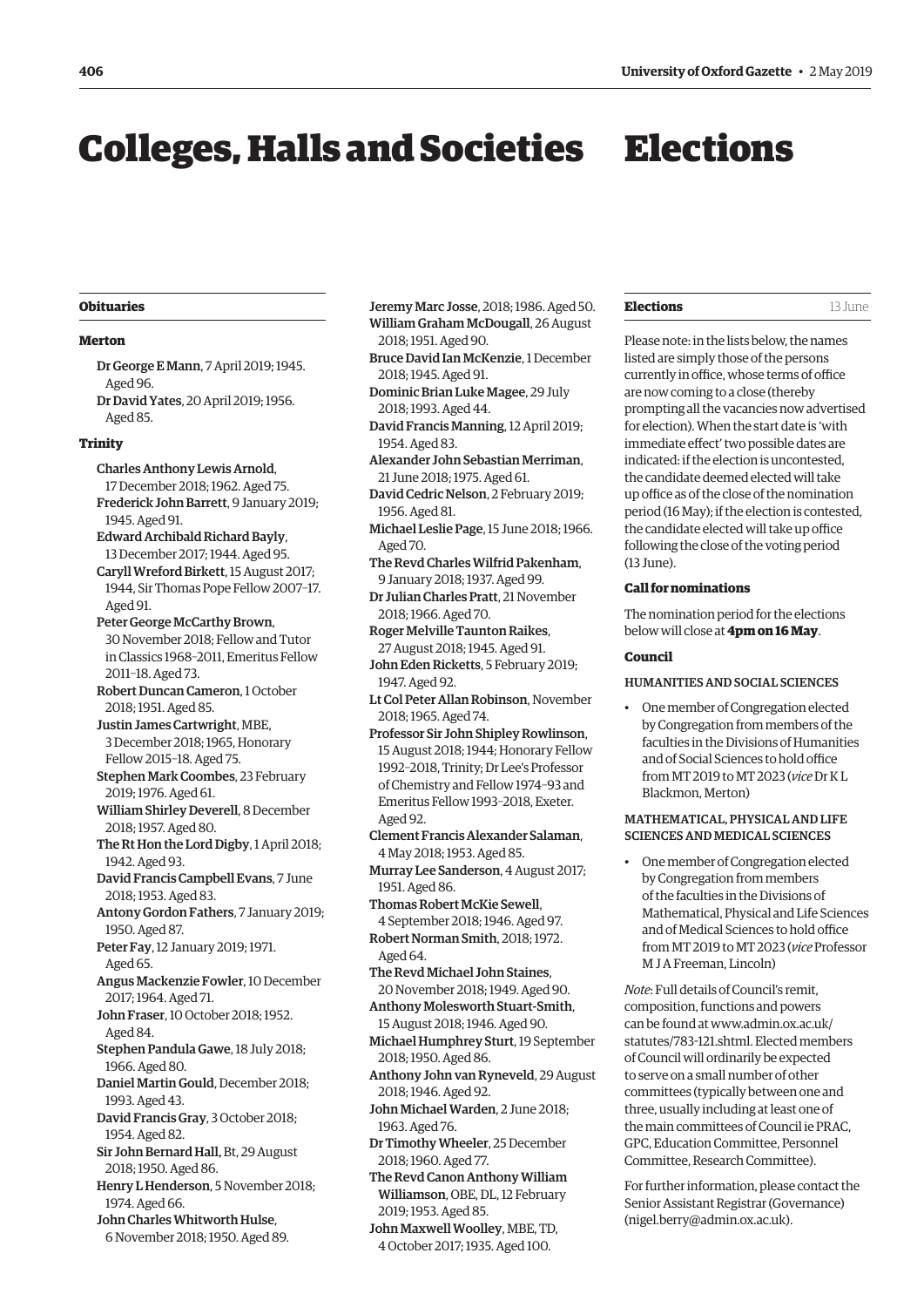#### **Committees reporting to Council**

#### BUILDINGS AND ESTATES **SUBCOMMITTEE**

• One person elected by Congregation to hold office from MT 2019 to MT 2020 (*vice* Professor Martin C J Maiden, Hertford)

For further information, please contact the Secretary (kristoffer.tiffin@admin.ox.ac.u[k\).](mailto:kristoffer.tiffin@admin.ox.ac.uk)

#### CURATORS OF THE UNIVERSITY LIBRARIES

• Two members of Congregation elected by Congregation to hold office from MT 2019 to MT 2023 (*vice* Professor Nicholas Purcell, Brasenose, and Professor H R Woudhuysen, Rector of Lincoln)

For further information, please contact the Secretary (richard.ovenden@bodley.ox.ac.  $11k$ ).

#### NOMINATIONS COMMITTEE

• Two persons elected by and from Congregation to hold office from MT 2019 to MT 2022 (*vice* Dr Anne E Keene, Linacre, and Sir Andrew Dilnot, Warden of Nuffield)

For further information, please contact the Administrative Secretary (thomas.hall@ admin.ox.ac.uk[\).](mailto:thomas.hall@admin.ox.ac.uk)

#### **Other Committees and University Bodies**

#### VISITORS OF THE ASHMOLEAN MUSEUM

- One member of the Medical Sciences Division elected by Congregation to hold office with immediate effect to MT 2022 (*vice* Professor Alastair Wright, St John's)
- One member of the Social Sciences Division elected by Congregation to hold office from MT 2019 to MT 2023 (*vice* Dr H L Spencer, Exeter)

*Note*: These elections are provisional, pending approval of proposed changes to Council Regulations 45 of 2002 (to be published in the 2 May issue of the *Gazette*). Further information on the Visitors can be found at: www.admin.ox.ac.uk/statutes[/](http://www.admin.ox.ac.uk/statutes/regulations/489-112.shtml) [regulations/489-112.shtml.](http://www.admin.ox.ac.uk/statutes/regulations/489-112.shtml)

For further information, please contact the Secretary (xa.sturgis@ashmus.ox.ac.u[k\).](mailto:xa.sturgis@ashmus.ox.ac.uk)

#### DELEGACY FOR MILITARY INSTRUCTION

• One person elected by Congregation to hold office from MT 2019 to MT 2023 (*vice* Chris Breward, Faculty of Mathematics)

For further information, please contact the Chair (agparker@brookes.ac.uk[\) or](mailto:agparker@brookes.ac.uk) Former Chair [\(andrew.neil@wolfson.ox.ac.uk](mailto:(andrew.neil@wolfson.ox.ac.uk)).

#### CURATORS OF THE SHELDONIAN THEATRE

• One member of Congregation elected by Congregation to hold office with immediate effect to MT 2023 (*vice* S J Payne, Keble, Faculty of Engineering Science)

*Note*: Further information on the board can be found at: www.admin.ox.ac.uk/statutes[/](http://www.admin.ox.ac.uk/statutes/regulations/181-084.shtml#_Toc86825837) [regulations/181-084.shtml#\\_Toc86825837.](http://www.admin.ox.ac.uk/statutes/regulations/181-084.shtml#_Toc86825837)

For further information, please contact the Secretary (john.weston@admin.ox.ac.u[k\).](mailto:john.weston@admin.ox.ac.uk)

#### NOMINATING COMMITTEE FOR THE VICE-CHANCELLORSHIP

• Two persons not also being members of Council elected by and from Congregation to hold office with immediate effect to MT 2025 (*vice* Nicholas Bamforth, Queen's, and Professor A W Roscoe, University College)

*Note*: Further information on the board can be found at: www.admin.ox.ac.uk/statutes[/](http://www.admin.ox.ac.uk/statutes/regulations/308-072.shtml) [regulations/308-072.shtml.](http://www.admin.ox.ac.uk/statutes/regulations/308-072.shtml)

For further information, please contact the Senior Assistant Registrar (Governance) (nigel.berry@admin.ox.ac.u[k\).](mailto:nigel.berry@admin.ox.ac.uk)

#### VISITATORIAL BOARD PANEL

• Three persons elected by and from Congregation to hold office from MT 2019 to MT 2023 (*vice* Dr Chrystalina Antoniades, Faculty of Clinical Medicine, Professor Heather O'Donoghue, Linacre, and Professor Lesley J Smith, Harris Manchester)

*Note*: Further information on the board can be found at: www.admin.ox.ac.uk/ [statutes/353-051a.shtml](http://www.admin.ox.ac.uk/statutes/353-051a.shtml) and www.admin[.](http://www.admin.ox.ac.uk/statutes/regulations/248-062.shtml) [ox.ac.uk/statutes/regulations/248-062.](http://www.admin.ox.ac.uk/statutes/regulations/248-062.shtml) shtml.

For further information, please contact the Secretary (ellen.hudspith@admin.ox.ac.uk[\).](mailto:ellen.hudspith@admin.ox.ac.uk)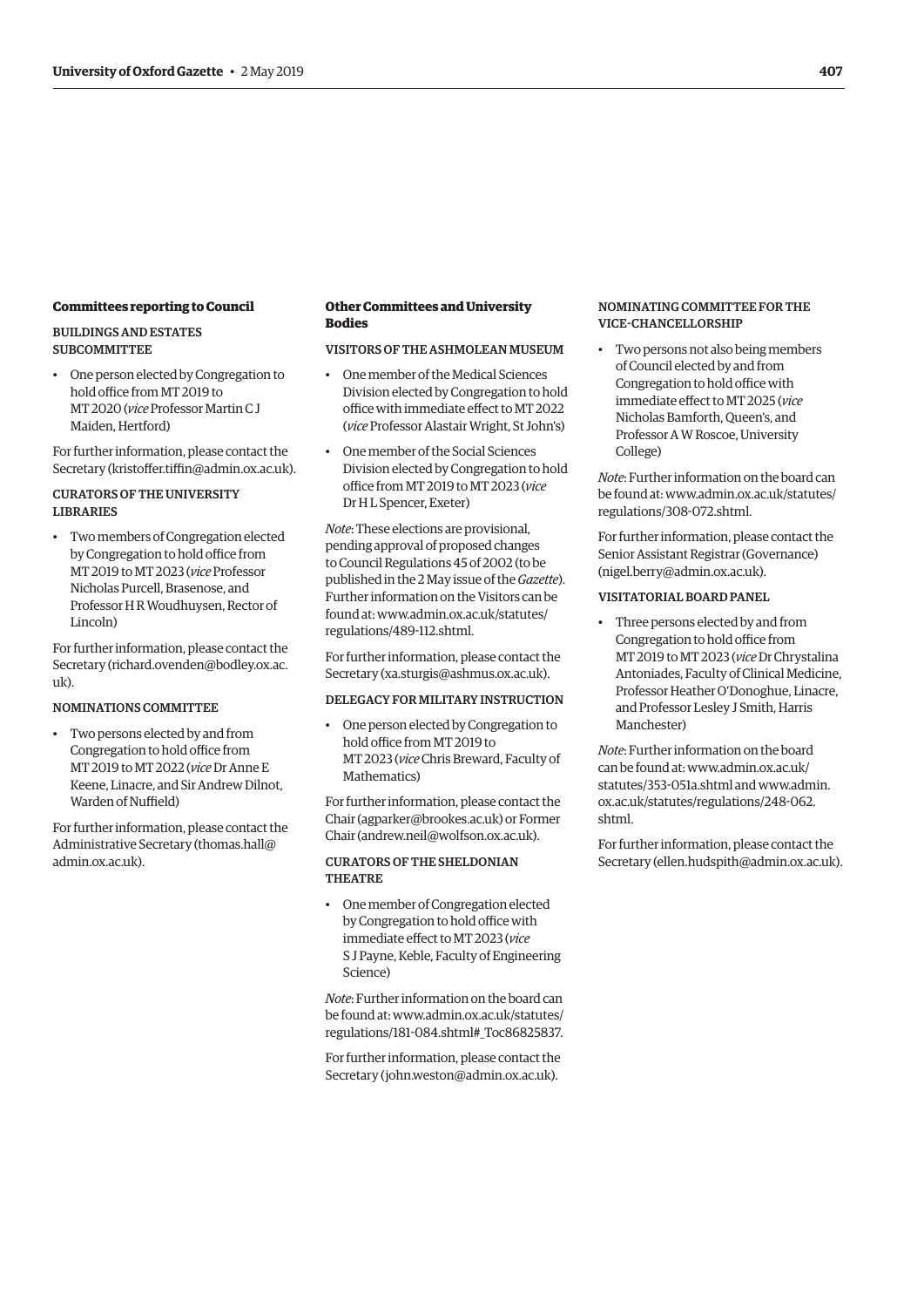#### <span id="page-9-0"></span>**Divisional Boards**

#### MATHEMATICAL, PHYSICAL AND LIFE SCIENCES BOARD

- One person elected by and from among the members of the Faculty of Chemistry to hold office from MT 2019 to MT 2023 (*vice* Professor Philip Mountford, St Edmund Hall)
- One person elected by and from among the members of the Faculty of Mathematics to hold office from MT 2019 to MT 2023 (*vice* Professor Stephen Faulkner, Keble)

For further information, please contact the Divisional Registrar (laura.gibbs@mpls. ox.ac.uk[\).](mailto:laura.gibbs@mpls.ox.ac.uk)

#### SOCIAL SCIENCES DIVISIONAL BOARD

- One member elected by and from the academic members of the the Department of Social Policy and Intervention to hold office with immediate effect to MT 2019\*
- One member elected by and from the academic members of the School of Anthropology and Museum Ethnography to hold office with immediate effect to MT 2019\*

\*Under the regulations governing the composition of Divisional B[oar](http://www.admin.ox.ac.uk/statutes/regulations/522-122.shtml#_Toc28140849)ds (www.admin.ox.ac.uk/statutes/ regulations/522-122.shtml#\_Toc28140849), the above vacancies fall within the single constituency of 'two persons elected on a rotational basis by and from academic members of the following units of the division: (a) the Department for International Development; (b) the School for Interdisciplinary Area Studies; (c) the Department of Sociology; (d) the Oxford Internet Institute; (e) the Department of Social Policy and Intervention; (f) the School of Anthropology; (g) the Institute of Archaeology and Research Laboratory for Archaeology and the History of Art; (h) the Blavatnik School of Government'.

For further information abo[ut the Board](mailto:catherine.paxton@socsci.ox.ac.uk), please contact the Secre[tary](mailto:catherine.paxton@socsci.ox.ac.uk) (catherine. paxton@socsci.ox.ac.uk).

#### **Faculty Boards**

#### BOARD OF THE FACULTY OF CLASSICS

• Two persons elected by and from among the members of the Subfaculty of Classical Languages and Literature to hold office from MT 2019 to MT 2021 (lapsed vacancies)

For further information, please contact the Secretary (administrator@classics.ox.ac.u[k\).](mailto:administrator@classics.ox.ac.uk)

#### BOARD OF THE FACULTY OF ENGLISH LANGUAGE AND LITERATURE

• Four persons elected by and from the members of the faculty of English Language and Literature to hold office from MT 2019 to MT 2021 (*vice* Dr Marina Mackay, St Peter's, Dr Erica L McAlpine, Keble, Professor Lloyd Pratt, St John's, and Dr Olivia Smith)

For further information, please contact the Secretary (sadie.slater@ell.ox.ac.u[k\).](mailto:sadie.slater@ell.ox.ac.uk)

#### BOARD OF THE FACULTY OF HISTORY

• Eight persons elected by and from among the members of the Faculty of History holding posts on the establishment or under the aegis of the board to hold office from MT 2019 to MT 2021 (*vice* Professor P J Hämäläinen, St Catherine's, J C Belich, Balliol, D M Hopkin, Hertford, Professor Robert Iliffe, Linacre, M E Mulholland, St Catherine's, Dr Lucy Wooding, Lincoln, Dr Sian Pooley, Magdalen, and Nicholas Stargardt, Magdalen)

For further information, please contact the Secretary (administrator@history.ox.ac.u[k\).](mailto:administrator@history.ox.ac.uk)

#### BOARD OF THE FACULTY OF MUSIC

• Two persons elected by and from among the members of the Faculty of Music to hold office from MT 2019 to MT 2021 (*vice* Dr Anne Stoll-Knecht, Jesus, and Mark T Williams, Magdalen)

For further information, please contact the Secretary (administrator@music.ox.ac.u[k\).](mailto:administrator@music.ox.ac.uk)

#### BOARD OF THE FACULTY OF PHILOSOPHY

• Three persons elected by and from the members of the Faculty of Philosophy to hold office from MT 2019 to MT 2020 (*vice* Professor S J Mulhall, New College, H Greaves, Merton, and W T M Sinclair, Wadham)

For further information about the Board, please contact the Secretary [\(rachael.](mailto:rachael.sanders@philosophy.ox.ac.uk) sanders@philosophy.ox.ac.uk[\).](mailto:rachael.sanders@philosophy.ox.ac.uk)

#### BOARD OF THE FACULTY OF THEOLOGY AND RELIGION

• Three persons elected by and from the members of the Faculty of Theology and Religion to hold office from MT 2019 to MT 2021 (*vice* Dr R A Ellis, Principal of Regent's Park, Professor S Gillingham, Worcester, and a vacancy)

For further information, please contact the Secretary (haf@theology.ox.ac.uk[\).](mailto:haf@theology.ox.ac.uk)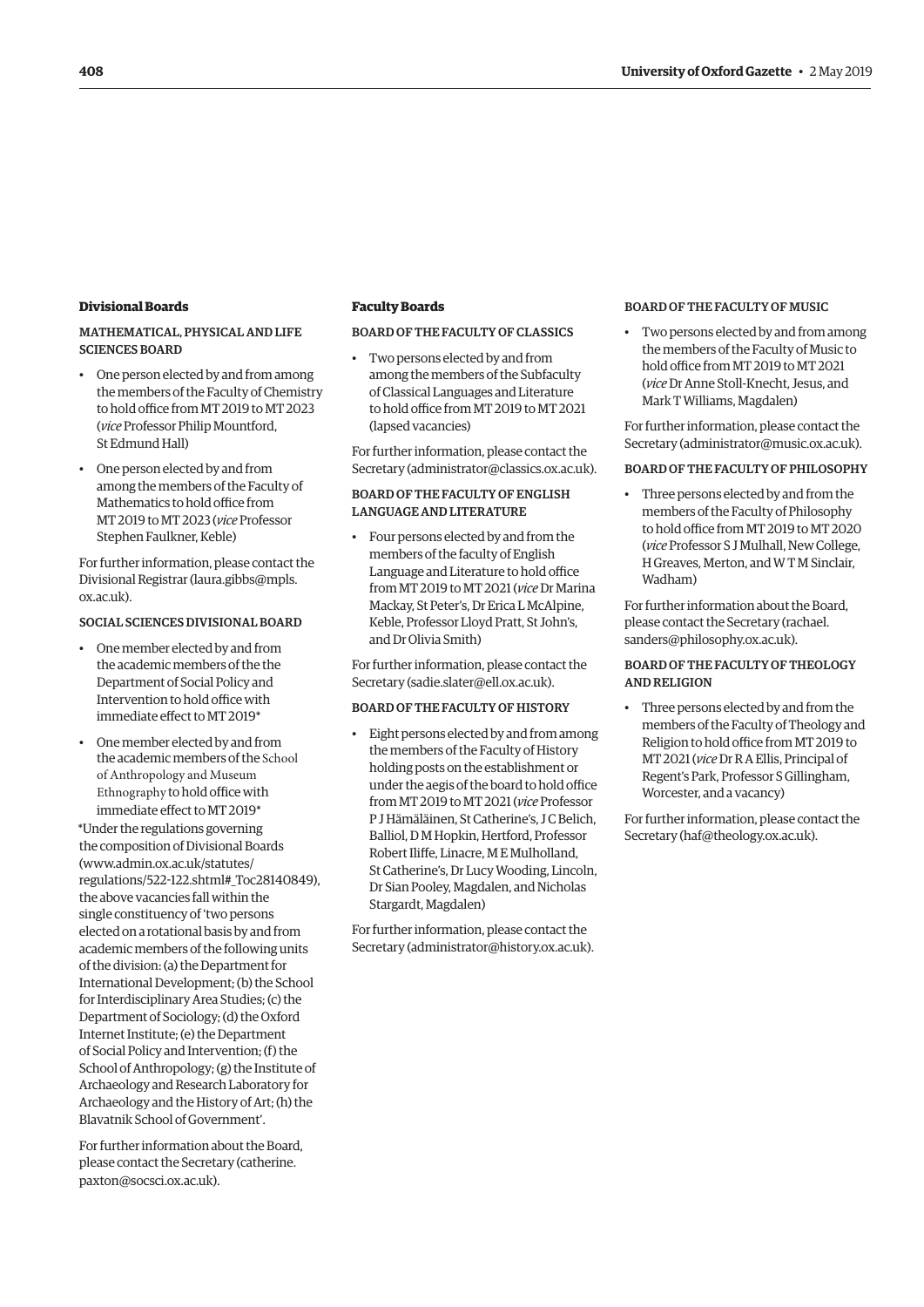#### <span id="page-10-0"></span>**Notes**:

Nominations in writing for the elections on 13 June, by four members of Congregation other than the candidate, will be received by the Elections Office at the University Offices, Wellington Square, up to **4pm on 16 May**.

At least one nomination in respect of each candidate must be made on an official nomination form (available at www.admin. ox.ac.uk/elections/forms/index.shtml). Council has decided that nominations should show for each signatory the name and college or department in block capitals. Any names which are not so shown may not be published.

All candidates are asked to note the general requirements which apply to all committee members, as set out in Council Regulations 14 of 2002 (General Regulations of Council for Committees) (www.admin.ox.ac.uk[/](http://www.admin.ox.ac.uk/statutes/regulations/519-122.shtml) statutes/regulations/519-122.shtml)[. Cu](http://www.admin.ox.ac.uk/statutes/regulations/519-122.shtml)rrent members seeking re-election are also asked to check for specific restrictions on consecutive service.

Candidates are invited to include with their nomination forms a written statement of no more than 250 words, setting out his or her reasons for standing and qualifications for the office being sought.

In the event of a contested election, these statements will be available online at www.admin.ox.ac.uk/election[s an](http://www.admin.ox.ac.uk/elections)d published in the *Gazette* dated 30 May. Voters may wish to wait until they have read these statements before returning their ballot papers. Ballot papers will be sent out to members of Congregation as soon as possible after the closing date for nominations. Completed ballot papers must be received by the Elections Office not later than **4pm on 13 June**.

For further information, please contact the Elections Officer (shirley.mulvihill@admin[.](mailto:shirley.mulvihill@admin.ox.ac.uk) ox.ac.uk[\).](mailto:shirley.mulvihill@admin.ox.ac.uk)

#### **Convocation** 21 June

#### **Election of the Professor of Poetry**

An election by Convocation will be held in Trinity term 2019 in order to elect the Professor of Poetry, to hold office for four years from the first day of Michaelmas term 2019. A meeting of Convocation will be held on Friday, 21 June 2019, to announce the results.

#### DUTIES AND STIPEND OF THE PROFESSOR

The duties of the Professor are: normally to give one public lecture each term on a suitable literary subject (where the term 'public lecture' does not include poetry readings or recitals or other such events); to deliver an inaugural lecture; normally to offer one more event each term (which may include poetry readings, workshops, hosted events etc); to give the Creweian Oration at Encaenia every other year (a duty established by convention); each year, to be one of the judges for the Newdigate Prize, the Jon Stallworthy Prize, the Lord Alfred Douglas Prize and the Chancellor's English Essay Prize; every third year to help judge the prize for the English poem on a sacred subject; and generally to encourage the art of poetry in the University.

The Professor receives a stipend of £12,710 per annum which is increased in line with the annual cost-of-living increases for academic and related staff, plus £40 for each Creweian Oration. The Professor may hold the post in conjunction with another professorship or readership within the University. The post enjoys an association with All Souls College, but there may be occasions when the postholder is offered an association by another college (eg if the postholder has a prior association with another college).

Further particulars for the Professorship are available on the University website (www[.](http://www.ox.ac.uk) ox.ac.u[k\). In](http://www.ox.ac.uk)formal enquiries about the post should be addressed to the Chair of the Faculty Board, Professor Ros Ballaster, who can be contacted by email at [chair@ell.](mailto:chair@ell.ox.ac.uk) [ox.ac.uk](mailto:chair@ell.ox.ac.uk). All enquiries will be treated in strict confidence.

#### ELECTION PROCEDURES

This election will be conducted electronically by Electoral Reform Services Ltd (ERS) on behalf of the University of Oxford.

All members of Convocation are eligible to nominate a candidate and to vote in this election. Nominations must be made online via www.ersvotes.com/oxfordpoetry19 [by](http://www.ersvotes.com/oxfordpoetry19) **4pm on Thursday, 9 May**.

#### *Convocation*

Convocation consists of all the former student members of the University who have been admitted to a degree (other than an honorary degree) of the University, and of any other persons who are members of Congregation or who have retired having been members of Congregation on the date of their retirement.

Membership of Convocation is conferred automatically to members of Congregation whose names have been entered in the Register of Congregation and to Oxford degree-holders after having attended a formal degree ceremony (either in person or *in absentia*). Those wishing to verify their current status as members of Convocation are asked to contact their college secretary or departmental administrator.

The functions of Convocation are set out in the University Statutes (www.admin.ox.ac[.](http://www.admin.ox.ac.uk/statutes/780-121.shtml) uk/statutes/780-121.shtml)[.](http://www.admin.ox.ac.uk/statutes/780-121.shtml)

#### *Information for candidates*

Candidates must register their intention to stand for election online (www[.](http://www.ersvotes.com/oxfordpoetry19) ersvotes.com/oxfordpoetry19[\) by](http://www.ersvotes.com/oxfordpoetry19) **4pm on Thursday, 9 May**. Each candidate will have access to a secure area on the ERS website to draft, save and upload supporting materials for publication (such as a photo and candidate statement).

Registered candidates' names will be published online as prospective candidates until they have been nominated by the required 50 members of Convocation, when their names will be published as official candidates.

Candidates may submit for publication a written statement, of no more than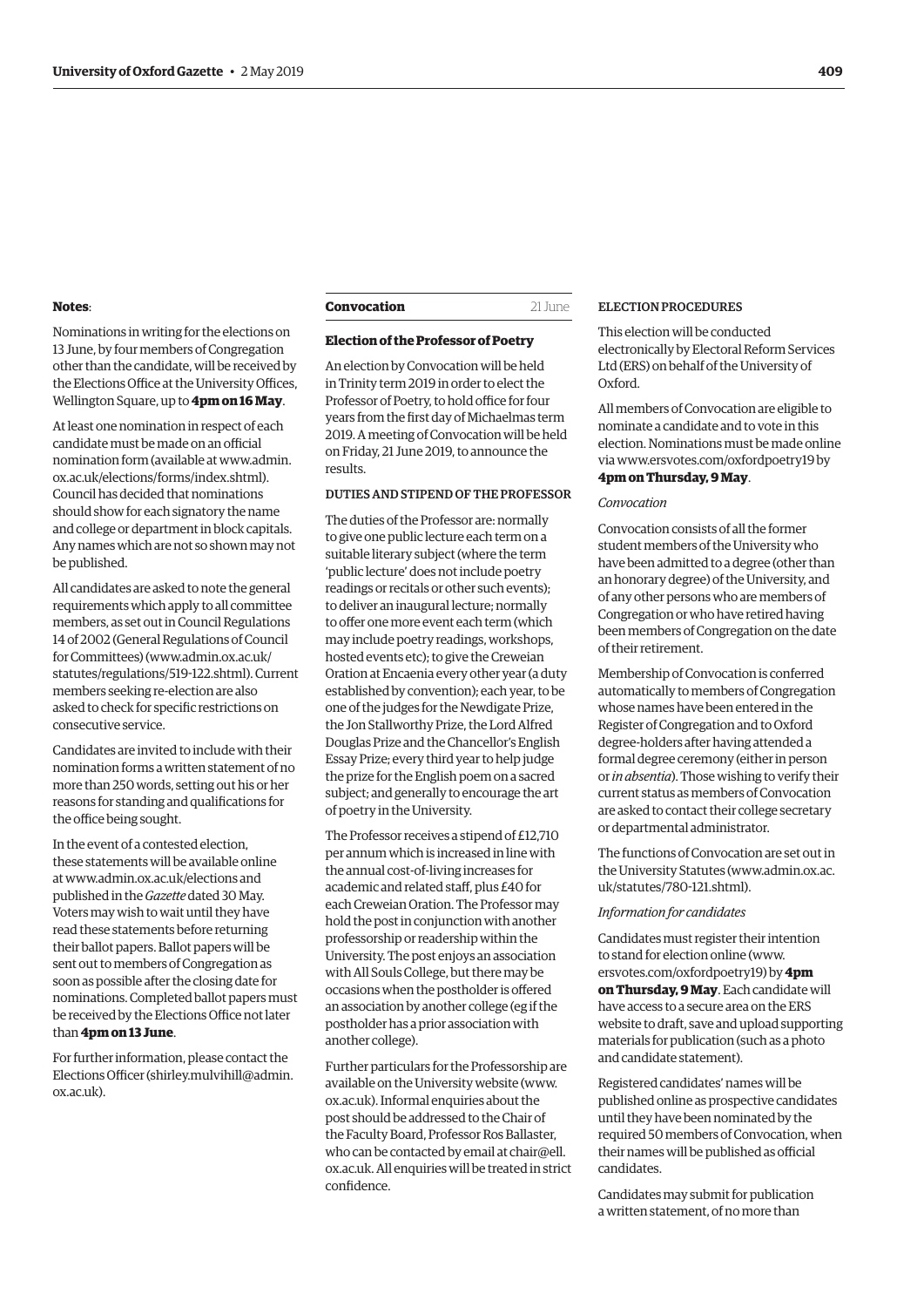500 words, setting out their reasons for standing. The statement may include links to websites, podcasts or other social media. The statement must be uploaded by **4pm on Thursday, 9 May**. In the event of a contested election, these statements will be published online and in the University *Gazette* following the close of the nomination period.

Candidates must be of sufficient distinction to be able to fulfil the duties of the post and must not have held the Professorship on a previous occasion. Candidates may choose another person to act as their representative to the University throughout the election (the 'authorised representative').

#### *Nominations*

All members of Convocation are entitled to nominate a candidate in this election.

Nominations by 50 members of Convocation other than the candidate (who need not be a member of Convocation) must be submitted online (www.ersvotes.com/ oxfordpoetry19) [by](http://www.ersvotes.com/oxfordpoetry19) **4pm on Thursday, 9 May**. The names of those nominators, whose eligibility to nominate has been verified, will be published online.

Please note that members who register to nominate a candidate will not have to register again to vote (see 'Voter registration' below) because membership of Convocation will be verified at the time of submitting the nomination.

#### *Voting arrangements*

If the election is not contested the result will be announced online and in the *Gazette* following the close of nominations. In the event of a contested election, an online ballot will be conducted by the Electoral Reform Services in accordance with the following procedures and the results announced at a meeting of Convocation on Friday, 21 June.

#### *Voter registration*

All members of Convocation who wish to vote in this election must register their intention to vote on www.ersvotes.com/ oxfordpoetry19 by **noon on Thursday, 6 June** (BST).

Once you have submitted your request to register, your details will be checked to ensure you are a member of Convocation and eligible to vote in this election. You will be notified by email if your request has been **unsuccessful**. If you are unable to register online, or have any queries about the registration process, a telephone helpline will be available during the registration period.

#### *Voting*

Registered voters will be able to vote online from Thursday, 23 May, until noon on Thursday, 20 June (BST). Voters will be sent instructions on how to vote once their eligibility to vote has been verified.

#### *Result of a contested election*

The result of a contested election will be announced in a meeting of Convocation at 3pm on Friday, 21 June, in Convocation House. Members of Convocation wishing to attend the meeting are asked to note that the wearing of gowns is optional. The result will subsequently be reported on the University's website and published in the *Gazette*.

#### FURTHER INFORMATION

Informal enquiries about the post should be addressed to the Chair of the Faculty Board, Professor Ros Ballaster, who can be contacted by email at chair@ell.ox.ac.u[k. Al](mailto:chair@ell.ox.ac.uk)l enquiries will be treated in strict confidence.

Further information about election procedures may be found in Council Regulations 8 of 2002 (www.admin.ox.ac. uk/statutes/regulations/1089-120.shtml)[.](http://www.admin.ox.ac.uk/statutes/regulations/1089-120.shtml)

Those wishing to verify their current status as members of Convocation are asked to contact their college secretary or departmental administrator.

Media enquiries should be directed to the University of Oxford News and Information Office (email: news.office@admin.ox.ac[.](mailto:news.office@admin.ox.ac.uk) [uk;](mailto:news.office@admin.ox.ac.uk) tel: +44 (0)1865 (2)80528 or [stuart.](mailto:stuart.gillespie@admin.ox.ac.uk) gillespie@admin.ox.ac.u[k; +4](mailto:stuart.gillespie@admin.ox.ac.uk)4 (0)1865 283877).

All other queries should be addressed to the Elections Officer, Ms S L S Mulvihill, Council Secretariat, University Offices, Wellington Square, Oxford, OX1 2JD (email: [poetry.](mailto:poetry.election@admin.ox.ac.uk) election@admin.ox.ac.u[k; tel](mailto:poetry.election@admin.ox.ac.uk): +44 (0)1865 (2)80463).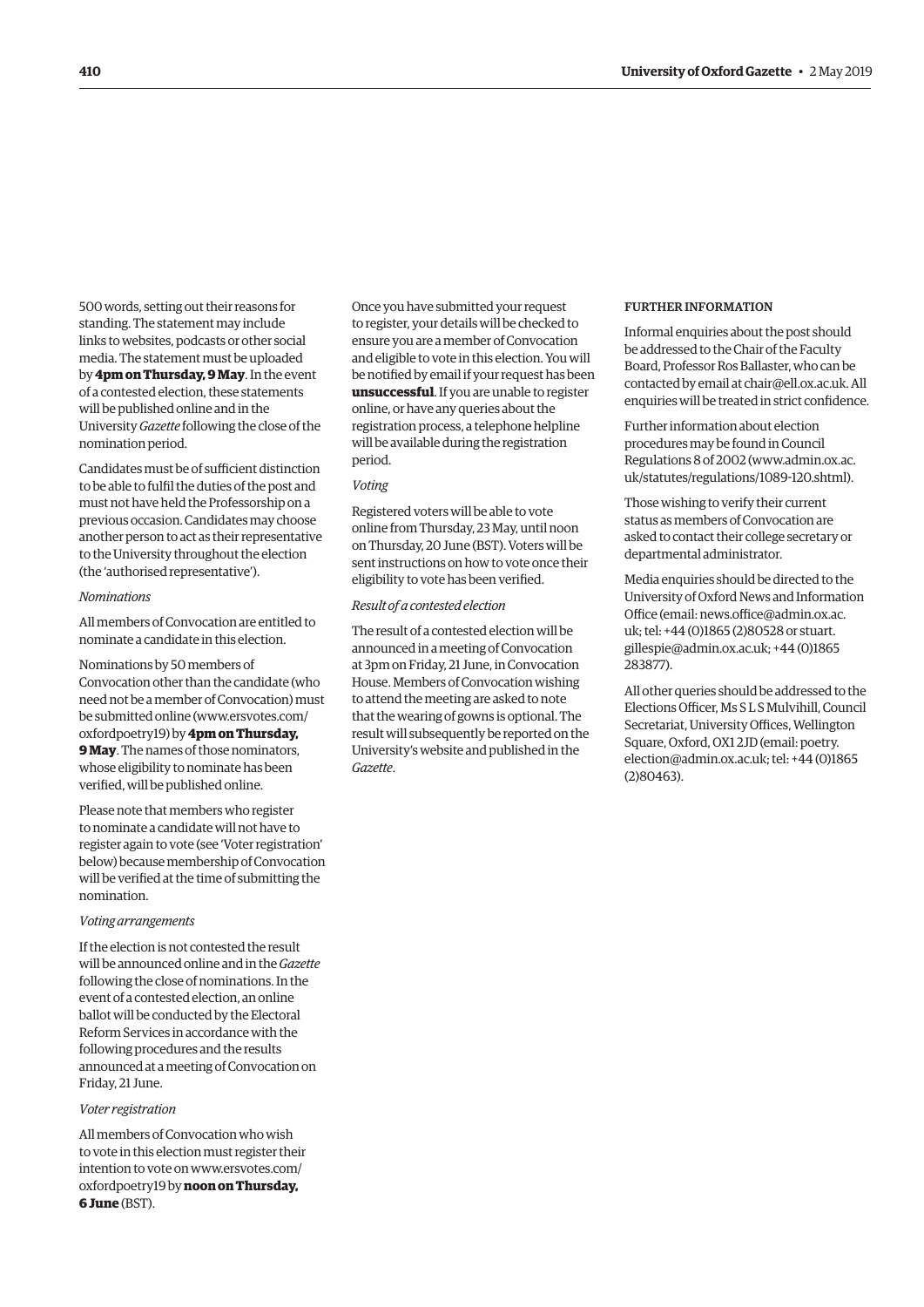## <span id="page-12-0"></span>Advertisements

#### **Advertising enquiries**

*Email*: [gazette.ads@admin.ox.ac.uk](mailto:gazette.ads@admin.ox.ac.uk) *Telephone*: 01865 (2)80548 *Web*[: https://gazette.web.ox.ac.uk/classified](https://gazette.web.ox.ac.uk/classified-advertising-gazette)advertising-gazette

#### **Deadline**

Advertisements are to be received by **noon on Wednesday** of the week before publication (ie eight days before publication). Advertisements must be submitted online.

#### **Charges**

Commercial advertisers: £30 per insertion of up to 70 words, or £60 per insertion of 71–150 words.

Private advertisers: £20 per insertion of up to 70 words, or £40 per insertion of 71–150 words.

See our website for examples of whether an advertisement is considered commercial [or private: https://gazette.web.ox.ac.uk/](https://gazette.web.ox.ac.uk/classfied-advertising-gazette) classified-advertising-gazette.

#### **Online submission and payment**

Advertisements must be submitted and paid for online, using a credit card or debit card, through a secure website. For details, [see https://gazette.web.ox.ac.uk/classified](https://gazette.web.ox.ac.uk/classfied-advertising-gazette)advertising-gazette.

#### **Extracts from the terms and conditions of acceptance of advertisements**

#### *General*

1. Advertisements are accepted for publication at the discretion of the editor of the *Gazette*.

*Note*. When an advertisement is received online, an acknowledgement will be emailed automatically to the email address provided by the advertiser. The sending of this acknowledgement does not constitute an acceptance of the advertisement or an undertaking to publish the advertisement in the *Gazette*.

2. The right of the *Gazette* to edit an advertisement, in particular to abridge when necessary, is reserved.

3. Advertisements must be accompanied by the correct payment, and must be received by the deadline stated above. *No refund can be made for cancellation after the acceptance of advertisements*.

4. Once an advertisement has been submitted for publication, no change to the text can be accepted.

5. Voucher copies or cuttings cannot be supplied.

#### *Charges*

6. Two separate charging arrangements will apply, for commercial and private advertisers. The rates applicable at any time will be published regularly in the *Gazette*, and may be obtained upon enquiry. The rates, and guidance on applicability of each rate, are also available online.

The editor's decision regarding applicability of these rates to an individual advertiser will be final.

#### *Disclaimer*

**7. The University of Oxford and Oxford University Press accept no responsibility for the content of any advertisement published in the** *Gazette***. Readers should note that the inclusion of any advertisement in no way implies approval or recommendation of either the terms of any offer contained in it or of the advertiser by the University of Oxford or Oxford University Press.**

#### *Advertisers' Warranty and Indemnity*

**13. The advertiser warrants:**

**(i) Not to discriminate against any respondents to an advertisement published in the** *Gazette* **on the basis of their gender, sexual orientation, marital or civil partner status, gender reassignment, race, religion or belief, colour, nationality, ethnic or national origin, disability or age, or pregnancy.**

(ii) That the advertisement does not contravene any current legislation, rules, regulations or applicable codes of practice.

(iii) That it is not in any way illegal or defamatory or a breach of copyright or an infringement of any other person's intellectual property or other rights.

*You are advised to view our full Terms and Conditions of acceptance of advertisements. Submission of an advertisement implies acceptance of our terms and conditions, which may be found at https://gazette.web.ox.ac. [uk/classified-advertising-gazette](https://gazette.web.ox.ac.uk/classfied-advertising-gazette), and may also be obtained on application to Gazette Advertisements, Public Affairs Directorate, University Offices, Wellington Square, Oxford OX1 2JD.*

#### **Miscellaneous**

**Musical director vacancy** – the Arcadian Singers of Oxford. Oxford's premier studentrun chamber choir is searching for a talented and visionary Musical Director for the 2019/20 season. Applications are open until Fri 10 May (Trinity week 2) with auditions for finalists on Thurs 23 May (week 4). For more information and how to apply, visit [www.arcadiansingers.](http://www.arcadiansingers.co.uk/musical-director-auditions.html) [co.uk/musical-director-auditions.html.](http://www.arcadiansingers.co.uk/musical-director-auditions.html) Contact: [arcadiansingersoxford@gmail.com](mailto:arcadiansingersoxford@gmail.com) or [@arcadiansingers](https://twitter.com/arcadiansingers) on Twitter or Facebook.

**The Anchor pub**, dining rooms and terrace – close to Jericho. We serve simple, honest, fresh food with daily changing seasonal specials, an extensive wine list and great beer. Our 2 private dining rooms can seat 14 and 16 and are available for meetings or dinner parties. We are open 9am–11pm Mon–Fri and 8am–11pm Sat and Sun. 2 Hayfield Rd, Oxford OX2 6TT. Tel: 01865 510282. Web: [www.theanchoroxford.](http://www.theanchoroxford.com) [com](http://www.theanchoroxford.com).

**Stone Pine Design** card publisher specialising in wood engraving, linocuts and Oxfordshire. Beautifully produced, carefully selected designs by internationally renowned artists. Web: [www.stonepinedesign.co.uk.](http://www.stonepinedesign.co.uk)

**St Giles' Parish Rooms for hire**. Ideally located close to the city centre at 10 Woodstock Rd OX2 6HT. There is a main hall and a meeting room that can be hired together or separately, and full kitchen facilities. For enquiries regarding availability and to arrange a site visit, contact Meg Peacock, Benefice Manager: 07776 588712 or [sgsm.benefice.](mailto:sgsm.benefice.manager@gmail.com) [manager@gmail.com](mailto:sgsm.benefice.manager@gmail.com).

#### **Oxford Centre for Spiritual Growth** is

holding Mindfulness and Christian Spirituality on 18 May at St Michael at the North Gate. There are a few places available on this Reflective Quiet Day led by Tim Stead. Booking essential: [www.ocsg.uk.net/events/](http://www.ocsg.uk.net/events/mindfulness-and-christian-spirituality-repeat-event) [mindfulness-and-christian-spirituality-repeat](http://www.ocsg.uk.net/events/mindfulness-and-christian-spirituality-repeat-event)event.

**Ardington School of Crafts** offers short courses with practising craftspeople in beautiful surroundings near Wantage. 200 courses between 1 and 3 days, from stained glass and silver jewellery to textiles and carving, all held in our well-equipped workshops. Unearth your hidden talents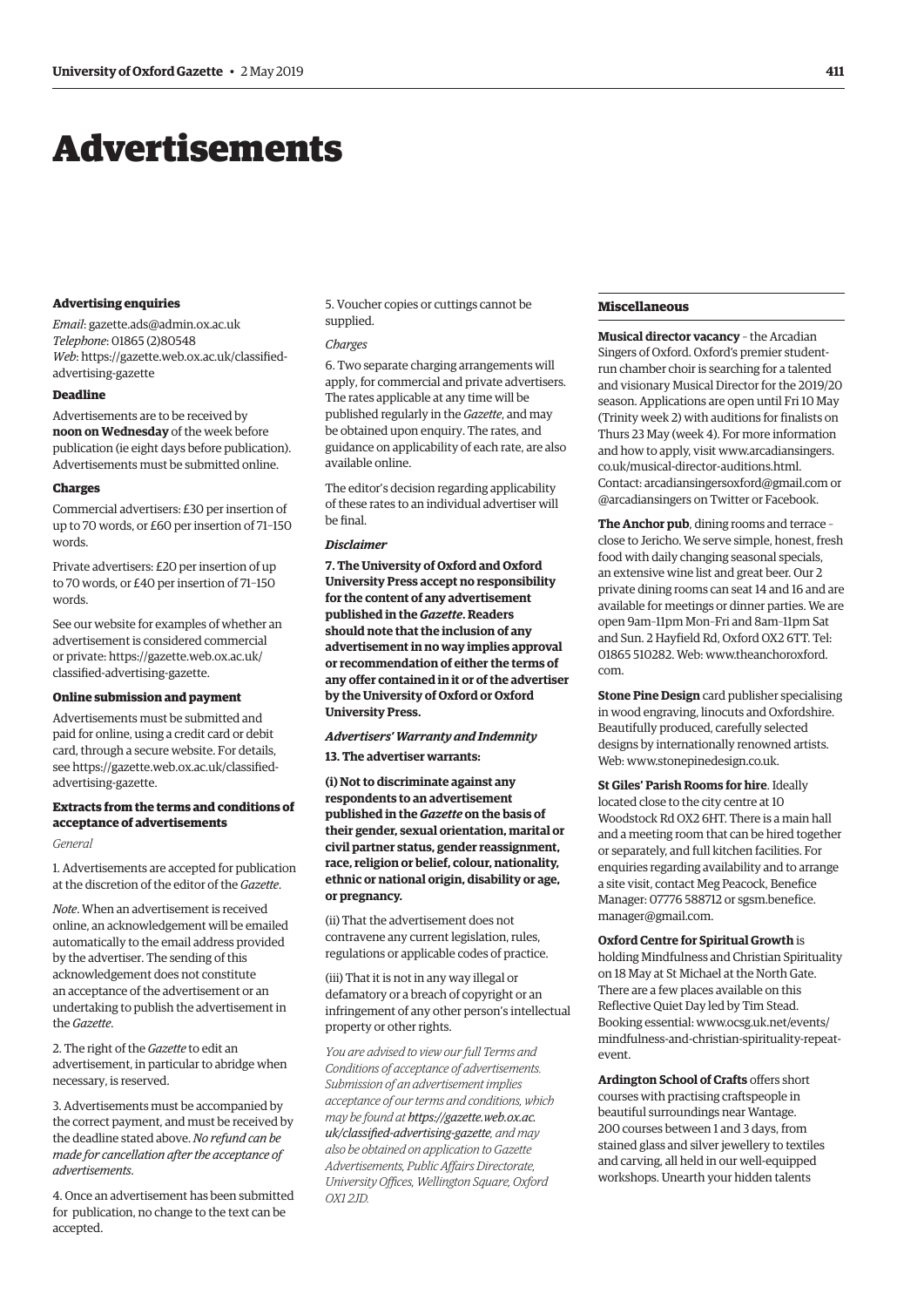and discover why people keep coming back to Ardington School of Crafts. Gift vouchers available. See: [www.ardingtonschoolofcrafts.](http://www.ardingtonschoolofcrafts.com) [com.](http://www.ardingtonschoolofcrafts.com) Tel: 01235 833433.

#### **UK Brain Bank for Autism and Related Developmental Research, JR**. The

developing brain is altered in autism but neuroscientists do not know how or why. Research is needed to understand the causes and biological basis of autism, to develop better interventions to improve the lives of those directly affected by it. Such critical research is hindered by the scarcity of donated human brain tissue. Control tissue, donated by people who do not have autism, is needed for comparison just as much as donations by people who do – and the NHS organ donor scheme does not include brain donation. We particularly want younger people to consider making a pledge to donate their brain after death (the further the brain is from its inception, the more difficult it is to understand the process of its development, so we do not take donations from people over 65 not directly affected by autism). See [https://grand.](https://grand.tghn.org/autism-brain-bank) [tghn.org/autism-brain-bank](https://grand.tghn.org/autism-brain-bank) for information and to register as a donor.

**Restore Garden Café** is a spacious café set in award-winning gardens with delicious food and coffees using organic, Fairtrade and local produce where possible. Plants, handmade gifts and cards for sale. Open Mon–Sat, 10am–4pm, Manzil Way, Cowley Rd, Oxford OX4 1YH. All proceeds to Restore, Oxfordshire mental health charity (registered charity number 274222): [www.restore.org.uk](http://www.restore.org.uk).

**Oxford University Hospitals NHS Trust** wants you to take part in its future. If you have a contract of employment with the University of Oxford in a department within the Medical Sciences Division, or hold an honorary contract award with OUH for at least 12 months, you can join our staff constituency. University of Oxford staff belonging to other departments can join us as public members. To join us, visit [www.ouh.nhs.uk/ft.](http://www.ouh.nhs.uk/ft)

**Church hall for hire**: looking for a city centre location to hold meetings, classes or other community events? St Columba's United Reformed Church, a registered charity located in Alfred St, has an inclusive and caring mission reaching out to all. We depend to a large extent on income from hiring the church hall to community groups. We welcome enquiries from potential hirers. More information: [www.saintcolumbas.](http://www.saintcolumbas.org/building-hire/book-now) [org/building-hire/book-now.](http://www.saintcolumbas.org/building-hire/book-now) Email: [facilitiesmanager@saintcolumbas.org.](mailto:facilitiesmanager@saintcolumbas.org)

**[ResearchProfessional.com](http://ResearchProfessional.com)** is an online research funding opportunities database and alerting service. The University has a sitewide licence, so it is freely accessible to anyone with an [ox.ac.uk](http://ox.ac.uk) email address. Find out more about [ResearchProfessional.com](http://ResearchProfessional.com), including user guides and training sessions, on the Research Services website ([www.admin.ox.ac.](http://www.admin.ox.ac.uk/researchsupport/findfunding/rp) [uk/researchsupport/findfunding/rp\).](http://www.admin.ox.ac.uk/researchsupport/findfunding/rp)

#### **Research participants sought**

**Volunteers with lazy eye wanted**. We are looking for volunteers aged 18–45 with a history of lazy eye, patching therapy or amblyopia to take part in our brain scanning study on how binocular vision relates to brain chemistry. Participants will be reimbursed for their time. If you are interested and would like more information, please contact Betina Ip by emailing [vision.study@dpag.ox.ac.uk](mailto:vision.study@dpag.ox.ac.uk) or visit [amblyopiaproject.wordpress.com](http://amblyopiaproject.wordpress.com).

**We are looking for volunteers** low in mood and activity to test 2 interventions which may be helpful for these symptoms. You would participate in a 4-week programme that would ask you to track your general daily activities, mood and physical activity. You will be compensated for your time. For more information, please contact Tereza Miketa [\(tereza.miketa@psych.ox.ac.uk\)](mailto:tereza.miketa@psych.ox.ac.uk) in the Department of Psychiatry.

**Feeling low?** Participants needed for emotional decision-making drug study. Seeking volunteers who are currently feeling depressed and not taking antidepressant treatment or undergoing psychological therapy, to participate in a study investigating the effects of a new medication on emotional decision-making. For more information, with no obligation to participate, email us at [restandstudy@psych.ox.ac.uk](mailto:restandstudy@psych.ox.ac.uk) or visit [www.](http://www.restandstudy.co.uk) [restandstudy.co.uk](http://www.restandstudy.co.uk). You will be reimbursed for your time! REC Reference: 18/SC/0076.

**Feeling low despite antidepressants?** Participants needed for emotional decisionmaking drug study. We are looking for volunteers who are currently feeling depressed despite taking antidepressants, to participate in a study investigating the effects of a new medication on emotional decision-making. For more information, with no obligation to participate, email us at [restartstudy@psych.ox.ac.uk](mailto:restartstudy@psych.ox.ac.uk) or visit [www.](http://www.restartstudy.co.uk) [restartstudy.co.uk](http://www.restartstudy.co.uk). You will be reimbursed for your time. REC Reference: 18/SC/0074.

**Healthy men and women aged 30–50** are needed for a research study at the Oxford Biobank. Contribute to research into conditions such as diabetes, heart disease and obesity. For further information please contact [obb@ocdem.ox.ac.uk](mailto:obb@ocdem.ox.ac.uk) or 01865 857284.

#### **Groups and societies**

#### **The Oxford University Newcomers' Club**

at the University Club, 11 Mansfield Rd, OX1 3SZ, welcomes the wives, husbands or partners of visiting scholars, of graduate students and of newly appointed academic and administrative members of the University. We offer help, advice, information and the opportunity to meet others socially. Informal coffee mornings are held in the club every Wednesday 10.30am–noon (excluding the Christmas vacation). Newcomers with children (aged 0–4) meet every Fri in term 10.15am–11.45am. We have a large programme of events including tours of colleges, museums and other places of interest. Other term-time activities include a book group, informal conversation group, garden group, antiques group, an opportunity to explore Oxfordshire and an Opportunities in Oxford group. Visit our website: [www.newcomers.ox.ac.uk.](http://www.newcomers.ox.ac.uk)

**Oxford Research Staff Society** (OxRSS) is run by and for Oxford research staff. It provides researchers with social and professional networking opportunities, and a voice in University decisions that affect them. Membership is free and automatic for all research staff employed by the University of Oxford. For more information and to keep up to date, see: web: [www.oxrss.ox.ac.uk](http://www.oxrss.ox.ac.uk); Facebook: [http://fb.me/oxrss;](http://fb.me/oxrss) Twitter: @[ResStaffOxford](https://twitter.com/resstaffoxford); mailing li[st: researchstaf](mailto:researchstaff-subscribe@maillist.ox.ac.uk)f[subscribe@maillist.ox.ac.uk](mailto:researchstaff-subscribe@maillist.ox.ac.uk).

#### **Restoration and Conservation of Antique Furniture**

**John Hulme** undertakes all aspects of restoration. 30 years' experience. Collection and delivery. For free advice, telephone or write to the Workshop, 11A High St, Chipping Norton, Oxon, OX7 5AD. Tel: 01608 641692.

#### **Sell your unwanted books**

**Sell your unwanted books** at competitive prices. If you need extra space or are clearing college rooms, a home or an office, we would be keen to quote for books and CDs. Rare items and collections of 75 or more wanted if in VG condition; academic and non-academic subjects. We can view and collect. Contact Graham Nelson at History Bookshop Ltd on 01451 821660 or [sales@historybookshop.com](mailto:sales@historybookshop.com).

#### **Antiques bought and sold**

**Wanted and for sale** – quality antiques such as furniture, fire guards, grates and related items, silver, pictures, china and objets d'art. Please contact Greenway Antiques of Witney, 90 Corn Street, Witney OX28 6BU on 01993 705026 or 07831 585014 or email [jean\\_greenway@hotmail.com](mailto:jean_greenway@hotmail.com).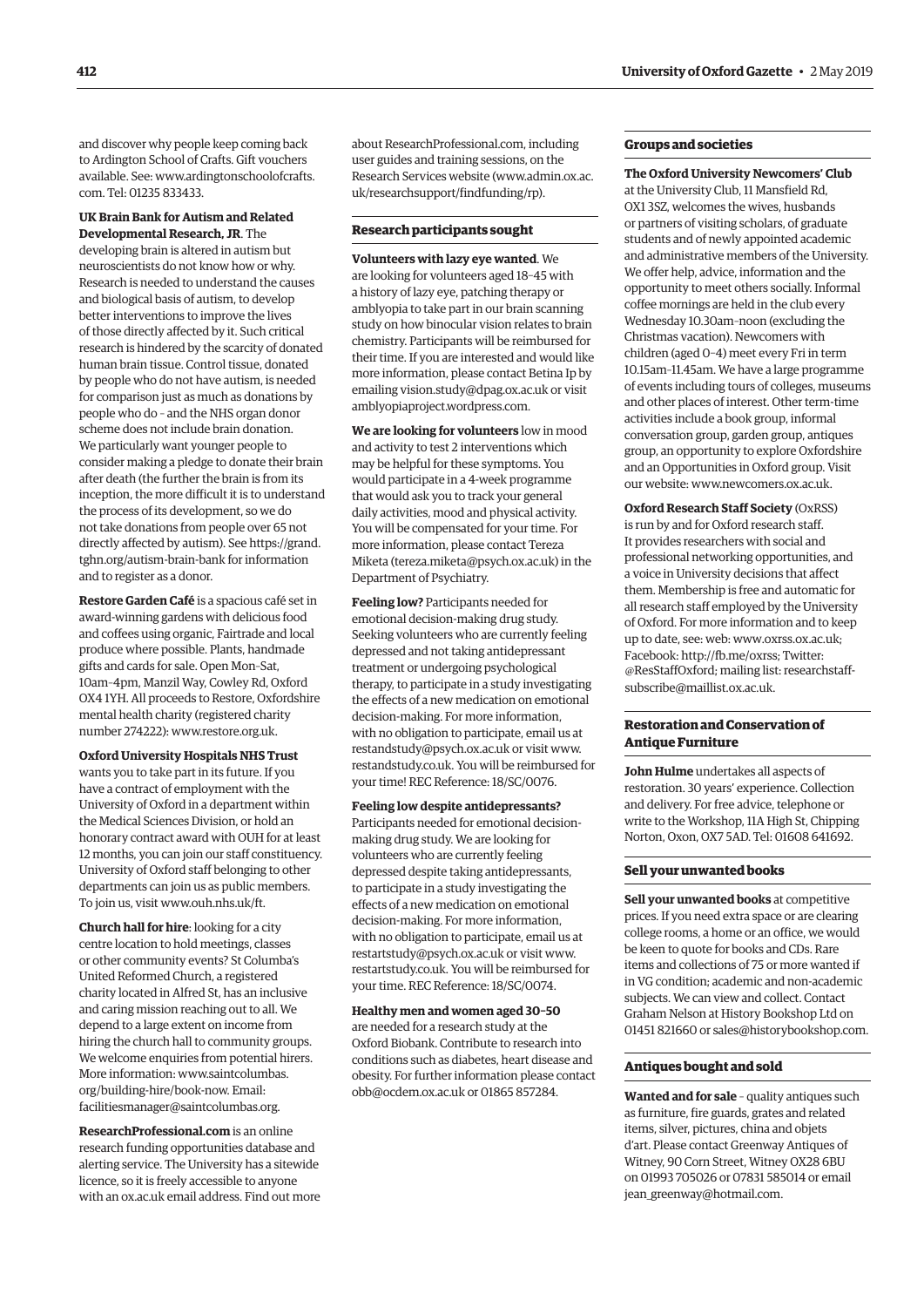#### **Services Offered**

**Big or small, we ship it all**. Plus free pick up anywhere in Oxford. Also full printing services available (both online and serviced), 24-hour photocopying, private mailing addresses, fax bureau, mailing services and much more. Contact or visit Mail Boxes Etc, 266 Banbury Rd, Oxford. Tel: 01865 514655. Fax: 01865 514656. Email: [staff@mbesummertown.co.uk.](mailto:staff@mbesummertown.co.uk) Also at 94 London Rd, Oxford. Tel: 01865 741729. Fax: 01865 742431. Email: [staff@](mailto:staff@mbeheadington.co.uk) [mbeheadington.co.uk](mailto:staff@mbeheadington.co.uk).

**Airport transfer/chauffeur service**. If you are looking for a reliable and experienced transfer service I would be happy to discuss your needs. Last year I handled 328 airport transfers successfully and I have over 20 years' experience. Account customers welcome and all major credit cards accepted. Comfortable and reliable Heathrow service. Contact Tim Middleton. Tel: 07751 808763 or email: [timothy.middleton2@btopenworld.com.](mailto:timothy.middleton2@btopenworld.com)

#### **Independent Pensions and Financial**

**Advice**. Austin Chapel Independent Financial Advisers LLP provide bespoke pensions and financial advice to staff working for the University of Oxford. We provide Annual Allowance and Lifetime Allowance pension tax mitigation advice and calculations. In addition, we can provide projections of future pension benefits to ensure your retirement plans are on course to meet your retirement income requirements. We also offer an independent investment review service to help ensure that your investment portfolio still meets your current attitude to risk and is tax efficient. The initial meeting can be held at your workplace, home or our central Oxford offices. There is no cost for the initial meeting. For more information contact Gary O'Neill on 01865 304094 or email [gary.oneill@](mailto:gary.oneill@austinchapel.co.uk) [austinchapel.co.uk.](mailto:gary.oneill@austinchapel.co.uk)

#### **Houses to Let**

**Sunny 3-bedroom house** with garden in quiet residential street. Ideal for visiting academic with family. Close to Wolvercote primary school, playground, bus stop and Port Meadow. 10 mins by bicycle from city centre and railway station. Available from Aug, furnished or unfurnished. £1,400 pcm. Contact [williamunderhill@gmail.com](mailto:williamunderhill@gmail.com).

#### **Accommodation Offered**

**scottfraser** – market leaders for quality Oxfordshire property. Selling, letting, buying, renting, investing – we are here to help. Visit [www.scottfraser.co.uk](http://www.scottfraser.co.uk) for more information or call: Headington sales: 01865 759500; Summertown sales: 01865 553900; East Oxford sales: 01865 244666; Witney sales: 01993 705507; Headington lettings: 01865

761111; Summertown lettings: 01865 554577; East Oxford and student lettings: 01865 244666; Witney lettings: 01993 777909.

**Room to rent short-term**, north Oxford. Support an elderly French woman by renting a sunny room/own bathroom. Suitable for grad student/professional. Prime location/ access to Summertown/city centre. Help the still autonomous/very independent-minded homeowner with occasional tasks. Looking for someone with experience of fairly demanding older people with mental frailties (mild dementia) and good oral French. Enhanced DBS checks and 2 references required. Available now to Sept 2019. £300 pcm. Email: [suares75010@gmail.com](mailto:suares75010@gmail.com).

#### **Self-catering Apartments**

**Visiting Oxford?** Studio, 1-, 2- and 3-bed properties conveniently located for various colleges and University departments. Available from 1 week to several months. Apartments are serviced, with linen provided and all bills included. Details, location maps and photos can be found on our website at [www.](http://www.shortletspace.co.uk) [shortletspace.co.uk](http://www.shortletspace.co.uk). Contact us by email on [stay@shortletspace.co.uk](mailto:stay@shortletspace.co.uk) or call us on 01993 811711.

**Shortlet studios** for singles or couples needing clean, quiet self-catering accommodation for weeks or months. Handy for High St (town, colleges), Cowley Rd (shops, restaurants), University sportsground (gym, pool), Oxford Brookes campuses, buses (London, airports, hospitals). Modern, selfcontained, fully furnished including cooking and laundry facilities, en-suite bathroom, Wi-Fi broadband, TV/DVD/CD, central heating, cleaning and fresh linen weekly. Off-road parking for cars and bikes. Taxes and all bills included. Enquiries: [stay@oxfordbythemonth.](mailto:stay@oxfordbythemonth.com) [com.](mailto:stay@oxfordbythemonth.com)

**Looking for 5-star serviced accommodation** right in the heart of the city? Swailes Suites offer city centre, award-winning maisonettes and apartments providing that 'home from home' feel that will help you get the most out of your stay. The Swailes Suites 'easy in, easy out' flexible booking arrangements, from 3 days to 6 months, together with good transport links make arrival and departure hassle-free. Check out our website at [www.](http://www.swailessuites.co.uk) [swailessuites.co.uk](http://www.swailessuites.co.uk), contact Debbie on 01865 318547 or email [debbie@nops.co.uk](mailto:debbie@nops.co.uk). Office established more than 25 years in 47 Walton Street, Jericho, OX2 6AD.

#### **Affordable serviced accommodation**

from £70 a night. Luxury apartments and houses within a short walk to the centre of Oxford suitable for singles, couples, families, professionals. Bills, taxes, internet, linen, housekeeping, self-check-in, cooking facilities, TV, heating, private parking (at some locations), private bathroom included. Stays from 2 days upwards with discounts for long-term bookings. Over 40 years of property letting experience. Enquiries: [info@](mailto:info@sleepandstayoxford.com) [sleepandstayoxford.com](mailto:info@sleepandstayoxford.com).

#### **Holiday Lets**

#### **Cornwall cottage and restored chapel**

in quiet hamlet on South West Coast Path within 100m of the sea and minutes from Caerhays and Heligan. Each property sleeps 6. Comfortably furnished, c/h, wood burner and broadband. Ideal for reading, writing, painting, walking, bathing, bird watching. Beautiful beach perfect for bucket and spade family holidays. Short winter breaks available from £250. Tel: 01865 558503 or 07917 864113. mail: [gabriel.amherst@btconnect.com](mailto:gabriel.amherst@btconnect.com). See: [www.cornwallcornwall.com.](http://www.cornwallcornwall.com)

**Choose from over 11,000 holiday villas** and apartments in Spain with Clickstay. We make it easy for you to make the perfect choice with our verified renter reviews and a dedicated customer services team. You can choose from modern apartments in Mallorca to whitewashed traditional fincas in

Tenerife from just £73 pw! Many of our rental properties have private pools, sea views and large gardens with BBQ facilities. See: [www.](http://www.clickstay.com/spain) [clickstay.com/spain.](http://www.clickstay.com/spain) **Lovely house to rent in Ste-Suzanne**, Pays

de Loire. Village classified as 'one of the most beautiful in France'. Ideally positioned, unspoiled countryside, next to the best boulangerie in area! Village has open-air swimming pool in summer. Sleeps up to 10 people. Prices vary depending on how many occupants and time of year. £350–£600. Contact: [penboreham@ntlworld.com](mailto:penboreham@ntlworld.com), 01865 424749 or <http://ste-suzanne.sitey.me>.

#### **Property for Sale**

**Mosaics, Oxford** – an exciting new development and demonstrator NHS Healthy New Town – within easy reach of the city and Headington via networks of cycle routes and public transport. Stylish and architecturally elegant properties: from 1-bedroom modern apartments to spacious detached family houses. Show apartment and home open daily 10am–5.30pm. Help to Buy available. Contact Savills: 01865 269010. For more information see:<http://mosaicsoxford.co.uk>.